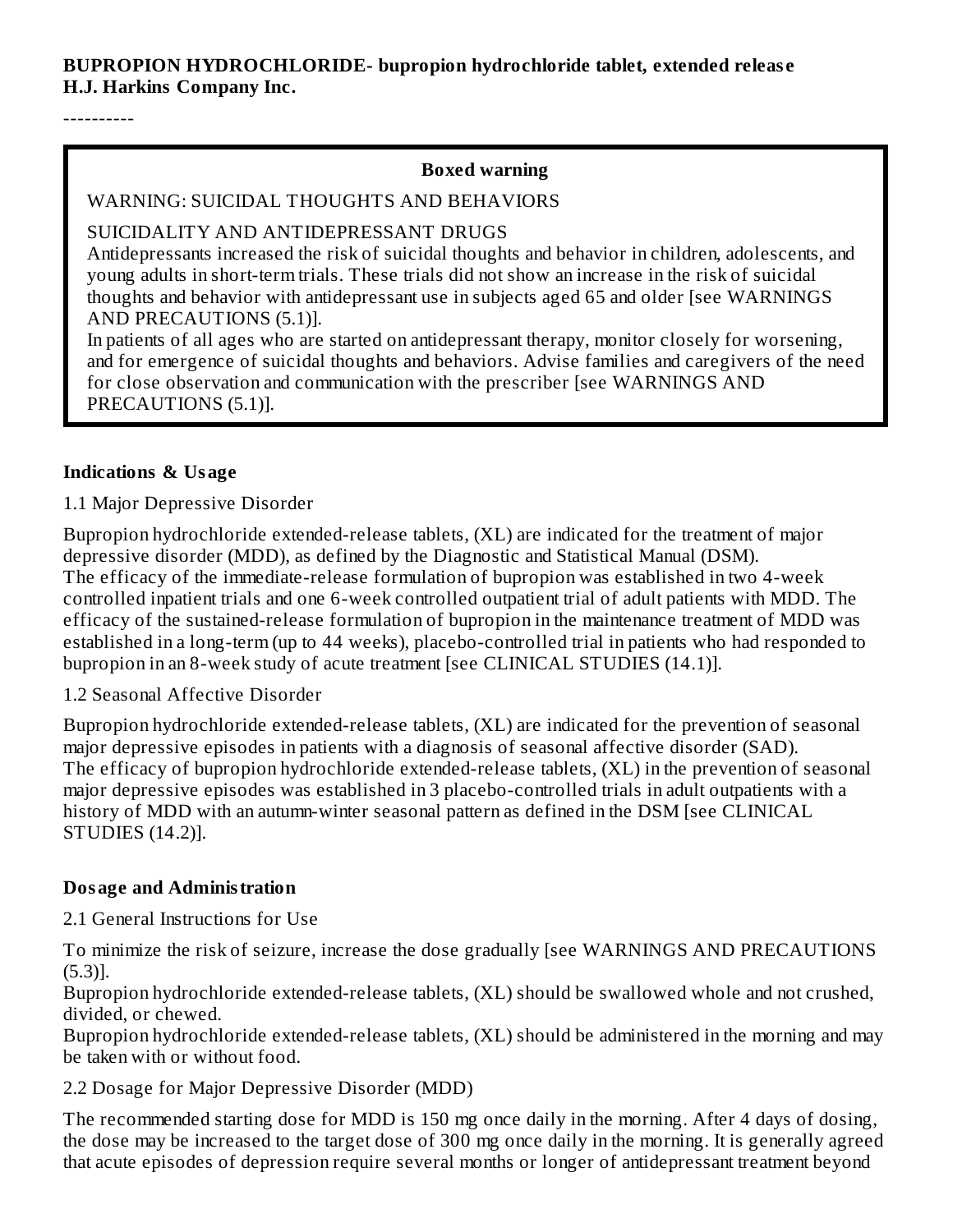the response in the acute episode. It is unknown whether the bupropion hydrochloride extended-release tablets, (XL) dose needed for maintenance treatment is identical to the dose that provided an initial response. Periodically reassess the need for maintenance treatment and the appropriate dose for such treatment.

2.3 Dosage for Seasonal Affective Disorder (SAD)

The recommended starting dose for SAD is 150 mg once daily. After 7 days of dosing, the dose may be increased to the target dose of 300 mg once daily in the morning. Doses above 300 mg of bupropion hydrochloride extended-release tablets, (XL) were not assessed in the SAD trials. For the prevention of seasonal MDD episodes associated with SAD, initiate bupropion hydrochloride extended-release tablets, (XL) in the autumn, prior to the onset of depressive symptoms. Continue treatment through the winter season. Taper and discontinue bupropion hydrochloride extended-release tablets, (XL) in early spring. For patients treated with 300 mg per day, decrease the dose to 150 mg once daily before discontinuing bupropion hydrochloride extended-release tablets, (XL). Individualize the timing of initiation, and duration of treatment should be individualized, based on the patient's historical pattern of seasonal MDD episodes.

2.4 Switching Patients from WELLBUTRIN® (bupropion hydrochloride tablets) or from WELLBUTRIN SR® (bupropion hydrochloride sustained-release tablets (SR))

When switching patients from WELLBUTRIN® (bupropion hydrochloride tablets) or from WELLBUTRIN SR® (bupropion hydrochloride sustained-release tablets (SR)) to bupropion hydrochloride extended-release tablets, (XL), give the same total daily dose when possible.

2.5 To Discontinue Bupropion Hydrochloride Extended-Release Tablets (XL), Taper the Dose

When discontinuing treatment in patients treated with bupropion hydrochloride extended-release tablets, (XL) 300 mg once daily, decrease the dose to 150 mg once daily prior to discontinuation.

2.6 Dosage Adjustment in Patients with Hepatic Impairment

In patients with moderate to severe hepatic impairment (Child-Pugh score: 7 to 15), the maximum dose is 150 mg every other day. In patients with mild hepatic impairment (Child-Pugh score: 5 to 6), consider reducing the dose and/or frequency of dosing [see USE IN SPECIFIC POPULATIONS (8.7) and CLINICAL PHARMACOLOGY (12.3)].

2.7 Dose Adjustment in Patients with Renal Impairment

Consider reducing the dose and/or frequency of bupropion hydrochloride extended-release tablets, (XL) in patients with renal impairment (glomerular filtration rate less than 90 mL/min) [see USE IN SPECIFIC POPULATIONS (8.6) and CLINICAL PHARMACOLOGY (12.3)].

2.8 Switching a Patient to or from a Monoamine Oxidase Inhibitor (MAOI) Antidepressant

At least 14 days should elapse between discontinuation of an MAOI intended to treat depression and initiation of therapy with bupropion hydrochloride extended-release tablets, (XL). Conversely, at least 14 days should be allowed after stopping bupropion hydrochloride extended-release tablets, (XL) before starting an MAOI antidepressant [see CONTRAINDICATIONS (4) and DRUG INTERACTIONS (7.6)].

2.9 Use of Bupropion Hydrochloride Extended-Release Tablets (XL) with Reversible MAOIs such as Linezolid or Methylene Blue

Do not start bupropion hydrochloride extended-release tablets, (XL) in a patient who is being treated with a reversible MAOI such as linezolid or intravenous methylene blue. Drug interactions can increase risk of hypertensive reactions. In a patient who requires more urgent treatment of a psychiatric condition, non-pharmacological interventions, including hospitalization, should be considered [see CONTRAINDICATIONS (4)].

In some cases, a patient already receiving therapy with bupropion hydrochloride extended-release tablets, (XL) may require urgent treatment with linezolid or intravenous methylene blue. If acceptable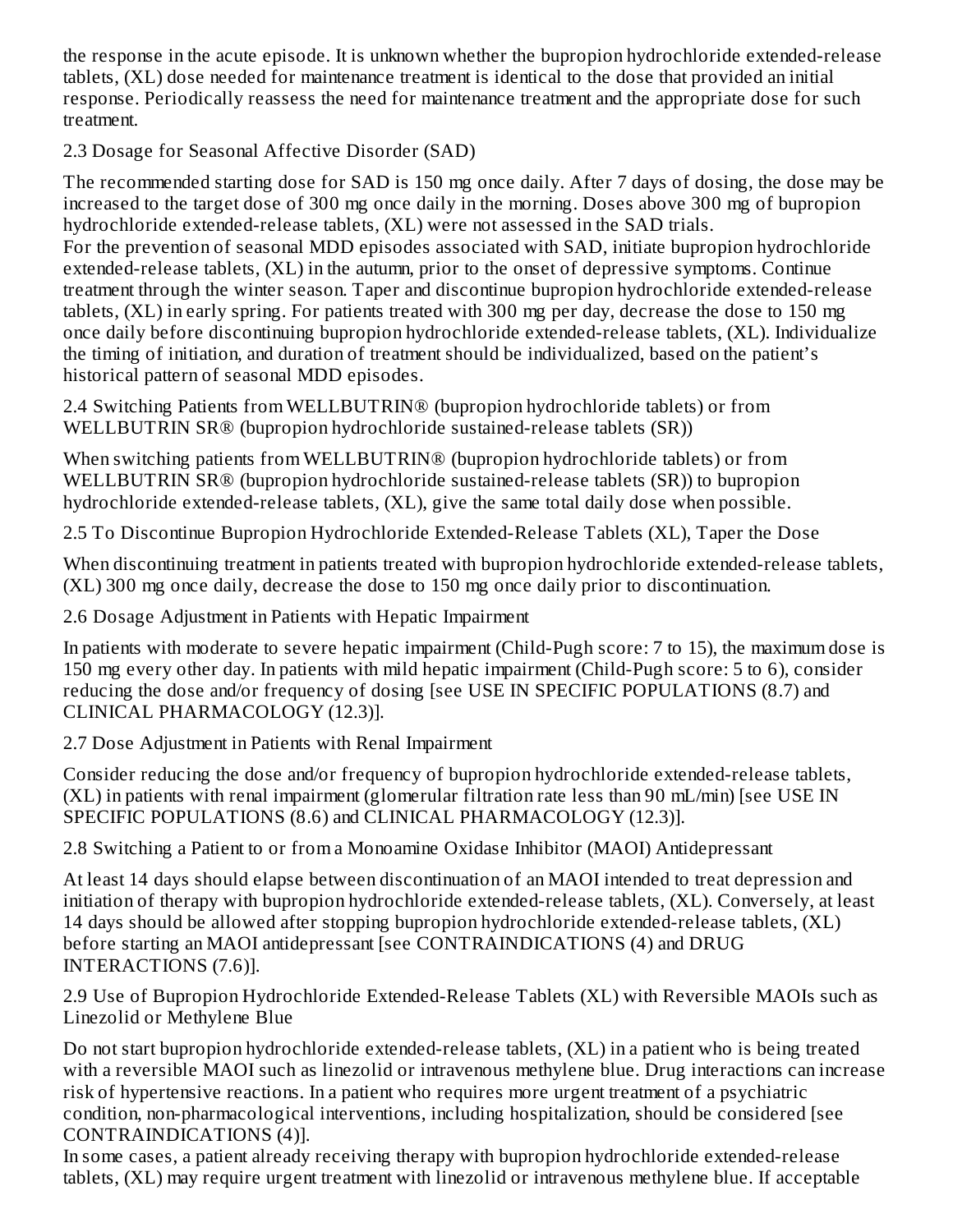alternatives to linezolid or intravenous methylene blue treatment are not available and the potential benefits of linezolid or intravenous methylene blue treatment are judged to outweigh the risks of hypertensive reactions in a particular patient, bupropion hydrochloride extended-release tablets, (XL) should be stopped promptly, and linezolid or intravenous methylene blue can be administered. The patient should be monitored for 2 weeks or until 24 hours after the last dose of linezolid or intravenous methylene blue, whichever comes first. Therapy with bupropion hydrochloride extended-release tablets, (XL) may be resumed 24 hours after the last dose of linezolid or intravenous methylene blue.

The risk of administering methylene blue by non-intravenous routes (such as oral tablets or by local injection) or in intravenous doses much lower than 1 mg per kg with bupropion hydrochloride extendedrelease tablets, (XL) is unclear. The clinician should, nevertheless, be aware of the possibility of a drug interaction with such use [see CONTRAINDICATIONS (4) and DRUG INTERACTIONS (7.6)].

CLOSE

## **Dosage Forms & Strengths**

Bupropion hydrochloride extended-release tablets USP (XL), 150 mg are white to off white capsule shaped, biconvex coated tablets de-bossed with 'I' on one side and '13' on the other side. Bupropion hydrochloride extended-release tablets USP (XL), 300 mg are white to off white capsule shaped, biconvex coated tablets de-bossed with 'I 71' on one side and plain on the other side.

## **Contraindications**

Bupropion hydrochloride extended-release tablets (XL) are contraindicated in patients with seizure disorder.

Bupropion hydrochloride extended-release tablets (XL) are contraindicated in patients with a current or prior diagnosis of bulimia or anorexia nervosa as a higher incidence of seizures was observed in such patients treated with bupropion hydrochloride extended-release tablets (XL) [see WARNINGS AND PRECAUTIONS (5.3)].

Bupropion hydrochloride extended-release tablets (XL) are contraindicated in patients undergoing abrupt discontinuation of alcohol, benzodiazepines, barbiturates, and antiepileptic drugs [see WARNINGS AND PRECAUTIONS (5.3) and DRUG INTERACTIONS (7.3)].

The use of MAOIs (intended to treat psychiatric disorders) concomitantly with bupropion hydrochloride extended-release tablets (XL) or within 14 days of discontinuing treatment with bupropion hydrochloride extended-release tablets (XL) are contraindicated. There is an increased risk of hypertensive reactions when bupropion hydrochloride extended-release tablets (XL) are used concomitantly with MAOIs. The use of bupropion hydrochloride extended-release tablets (XL) within 14 days of discontinuing treatment with an MAOI is also contraindicated. Starting bupropion hydrochloride extended-release tablets (XL) in a patient treated with reversible MAOIs such as linezolid or intravenous methylene blue is contraindicated [see DOSAGE AND ADMINISTRATION (2.9), WARNINGS AND PRECAUTIONS (5.4) and DRUG INTERACTIONS (7.6)]. Bupropion hydrochloride extended-release tablets (XL) are contraindicated in patients with known hypersensitivity to bupropion or other ingredients of bupropion hydrochloride extended-release tablets (XL). Anaphylactoid/anaphylactic reactions and Stevens-Johnson Syndrome have been reported [see WARNINGS AND PRECAUTIONS (5.8)].

## **Warnings and Precautions**

5.1 Suicidal Thoughts and Behaviors in Children, Adolescents, and Young Adults

Patients with major depressive disorder (MDD), both adult and pediatric, may experience worsening of their depression and/or the emergence of suicidal ideation and behavior (suicidality) or unusual changes in behavior, whether or not they are taking antidepressant medications, and this risk may persist until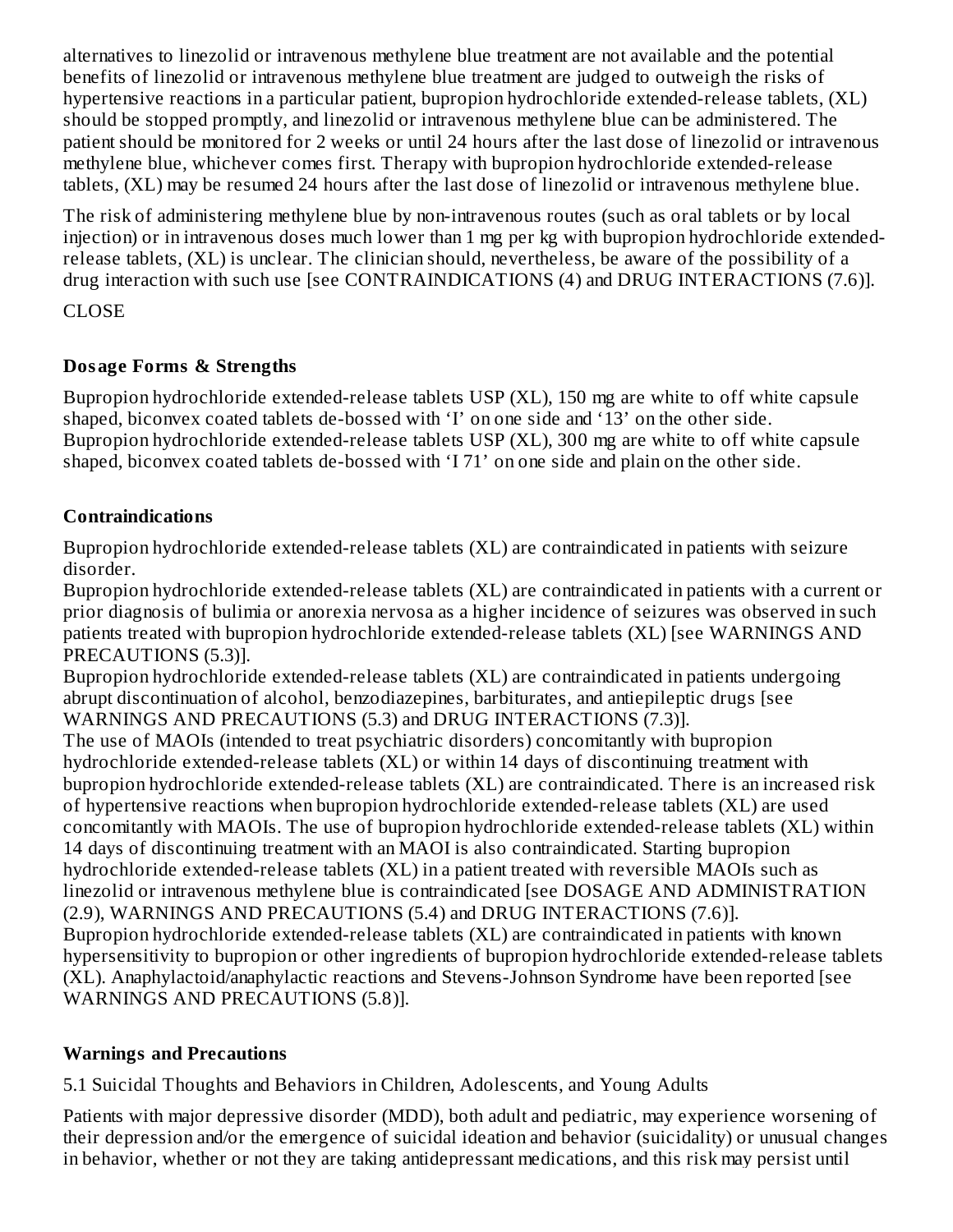significant remission occurs. Suicide is a known risk of depression and certain other psychiatric disorders, and these disorders themselves are the strongest predictors of suicide. There has been a long-standing concern that antidepressants may have a role in inducing worsening of depression and the emergence of suicidality in certain patients during the early phases of treatment.

Pooled analyses of short-term placebo-controlled trials of antidepressant drugs (Selective Serotonin Reuptake Inhibitors [SSRIs] and others) show that these drugs increase the risk of suicidal thinking and behavior (suicidality) in children, adolescents, and young adults (ages 18 to 24) with major depressive disorder (MDD) and other psychiatric disorders. Short-term studies did not show an increase in the risk of suicidality with antidepressants compared to placebo in adults beyond age 24; there was a reduction with antidepressants compared to placebo in adults aged 65 and older.

The pooled analyses of placebo-controlled trials in children and adolescents with MDD, obsessive compulsive disorder (OCD), or other psychiatric disorders included a total of 24 short-term trials of 9 antidepressant drugs in over 4,400 patients. The pooled analyses of placebo-controlled trials in adults with MDD or other psychiatric disorders included a total of 295 short-term trials (median duration of 2 months) of 11 antidepressant drugs in over 77,000 patients. There was considerable variation in risk of suicidality among drugs, but a tendency toward an increase in the younger patients for almost all drugs studied. There were differences in absolute risk of suicidality across the different indications, with the highest incidence in MDD. The risk differences (drug vs. placebo), however, were relatively stable within age strata and across indications. These risk differences (drug-placebo difference in the number of cases of suicidality per 1,000 patients treated) are provided in TABLE 1.

Table 1: Risk Differences in the Number of Suicidality Cases by Age Group in the Pooled Placebo-Controlled Trials of Antidepressants in Pediatric and Adult Patients Age Range Drug-Placebo Difference in Number of Cases of Suicidality per 1,000 Patients Treated Increases Compared to Placebo <18 years 14 additional cases 18 to 24 years 5 additional cases Decreases Compared to Placebo 25 to 64 years 1 fewer case ≥65 years 6 fewer cases

No suicides occurred in any of the pediatric trials. There were suicides in the adult trials, but the number was not sufficient to reach any conclusion about drug effect on suicide. It is unknown whether the suicidality risk extends to longer-term use, i.e., beyond several months. However, there is substantial evidence from placebo-controlled maintenance trials in adults with depression that the use of antidepressants can delay the recurrence of depression. All patients being treated with antidepressants for any indication should be monitored appropriately and observed closely for clinical worsening, suicidality, and unusual changes in behavior, especially during the initial few months of a course of drug therapy, or at times of dose changes, either increases or decreases [see Boxed Warning and USE IN SPECIFIC POPULATIONS (8.4)]. The following symptoms, anxiety, agitation, panic attacks, insomnia, irritability, hostility, aggressiveness, impulsivity, akathisia (psychomotor restlessness), hypomania, and mania, have been reported in adult and pediatric patients being treated with antidepressants for major depressive disorder as well as for other indications, both psychiatric and nonpsychiatric. Although a causal link between the emergence of such symptoms and either the worsening of depression and/or the emergence of suicidal impulses has not been established, there is concern that such symptoms may represent precursors to emerging suicidality.

Consideration should be given to changing the therapeutic regimen, including possibly discontinuing the medication, in patients whose depression is persistently worse, or who are experiencing emergent suicidality or symptoms that might be precursors to worsening depression or suicidality, especially if these symptoms are severe, abrupt in onset, or were not part of the patient's presenting symptoms.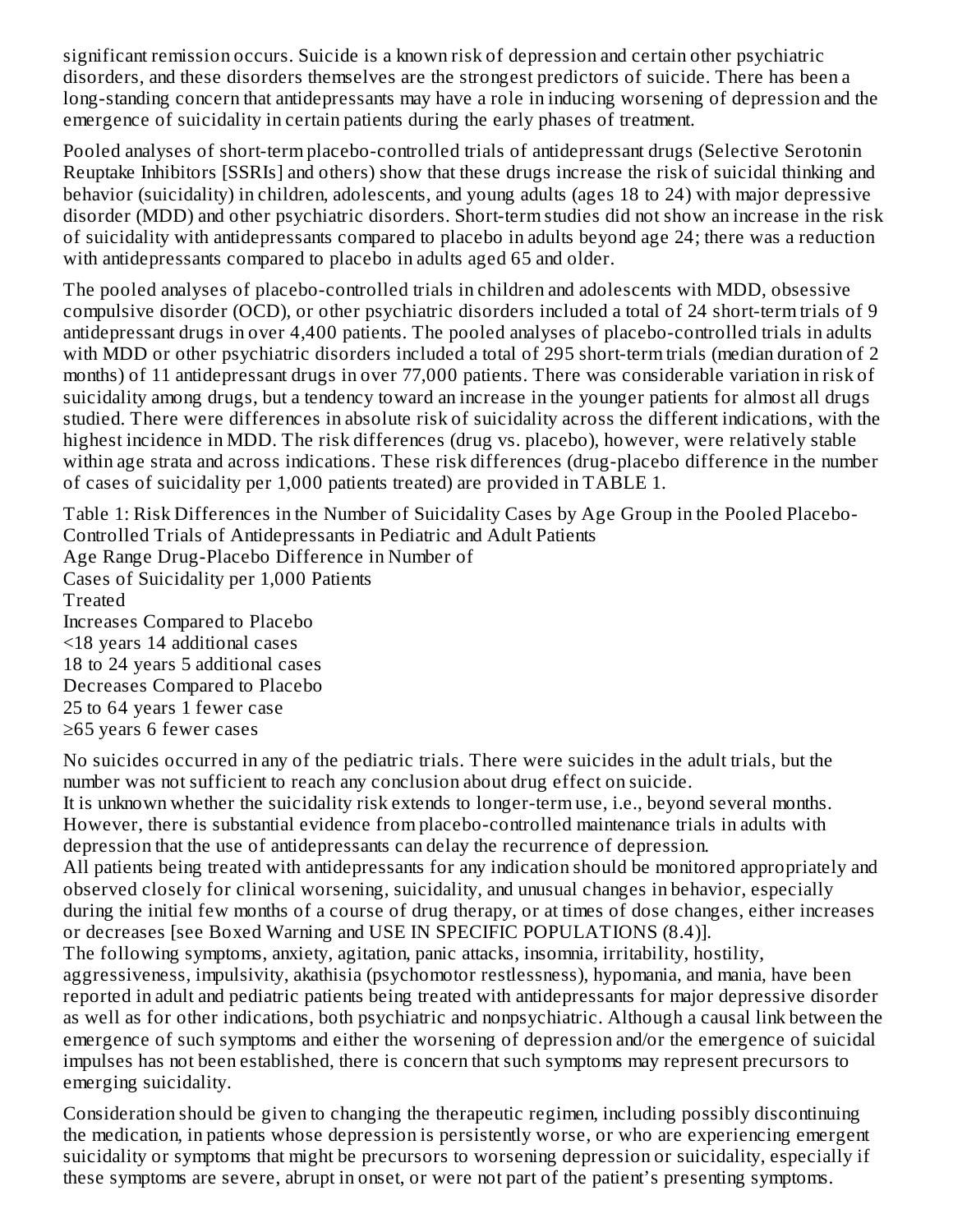Families and caregivers of patients being treated with antidepressants for major depressive disorder or other indications, both psychiatric and nonpsychiatric, should be alerted about the need to monitor patients for the emergence of agitation, irritability, unusual changes in behavior, and the other symptoms described above, as well as the emergence of suicidality, and to report such symptoms immediately to healthcare providers. Such monitoring should include daily observation by families and caregivers. Prescriptions for bupropion hydrochloride extended-release tablets (XL) should be written for the smallest quantity of tablets consistent with good patient management, in order to reduce the risk of overdose.

### 5.2 Neuropsychiatric Adverse Events and Suicide Risk in Smoking Cessation Treatment

Bupropion hydrochloride extended-release tablets are not approved for smoking cessation treatment; however, bupropion HCl sustained-release is approved for this use. Serious neuropsychiatric adverse events have been reported in patients taking bupropion for smoking cessation. These postmarketing reports have included changes in mood (including depression and mania), psychosis, hallucinations, paranoia, delusions, homicidal ideation, aggression, hostility, agitation, anxiety, and panic, as well as suicidal ideation, suicide attempt, and completed suicide [see ADVERSE REACTIONS (6.2)]. Some patients who stopped smoking may have been experiencing symptoms of nicotine withdrawal, including depressed mood. Depression, rarely including suicidal ideation, has been reported in smokers undergoing a smoking cessation attempt without medication. However, some of these adverse events occurred in patients taking bupropion who continued to smoke.

Neuropsychiatric adverse events occurred in patients without and with pre-existing psychiatric disease; some patients experienced worsening of their psychiatric illnesses. Observe patients for the occurrence of neuropsychiatric adverse events. Advise patients and caregivers that the patient should stop taking bupropion hydrochloride extended-release tablets and contact a healthcare provider immediately if agitation, depressed mood, or changes in behavior or thinking that are not typical for the patient are observed, or if the patient develops suicidal ideation or suicidal behavior. The healthcare provider should evaluate the severity of the adverse events and the extent to which the patient is benefiting from treatment, and consider options including continued treatment under closer monitoring, or discontinuing treatment. In many postmarketing cases, resolution of symptoms after discontinuation of bupropion was reported. However, the symptoms persisted in some cases; therefore, ongoing monitoring and supportive care should be provided until symptoms resolve.

#### 5.3 Seizure

Bupropion hydrochloride extended-release tablets (XL) can cause seizure. The risk of seizure is doserelated. The dose should not exceed 300 mg once daily. Increase the dose gradually. Discontinue bupropion hydrochloride extended-release tablets (XL) and do not restart treatment if the patient experiences a seizure.

The risk of seizures is also related to patient factors, clinical situations, and concomitant medications that lower the seizure threshold. Consider these risks before initiating treatment with bupropion hydrochloride extended-release tablets (XL). Bupropion hydrochloride extended-release tablets (XL) are contraindicated in patients with a seizure disorder or conditions that increase the risk of seizure (e.g., severe head injury, arteriovenous malformation, CNS tumor or CNS infection, severe stroke, anorexia nervosa or bulimia, or abrupt discontinuation of alcohol, benzodiazepines, barbiturates, and antiepileptic drugs [see CONTRAINDICATIONS (4)]. The following conditions can also increase the risk of seizure: concomitant use of other medications that lower the seizure threshold (e.g., other bupropion products, antipsychotics, tricyclic antidepressants, theophylline, and systemic corticosteroids), metabolic disorders (e.g., hypoglycemia, hyponatremia, severe hepatic impairment, and hypoxia), or use of illicit drugs (e.g., cocaine) or abuse or misuse of prescription drugs such as CNS stimulants. Additional predisposing conditions include diabetes mellitus treated with oral hypoglycemic drugs or insulin, use of anorectic drugs, excessive use of alcohol, benzodiazepines, sedative/hypnotics, or opiates.

Incidence of Seizure with Bupropion Use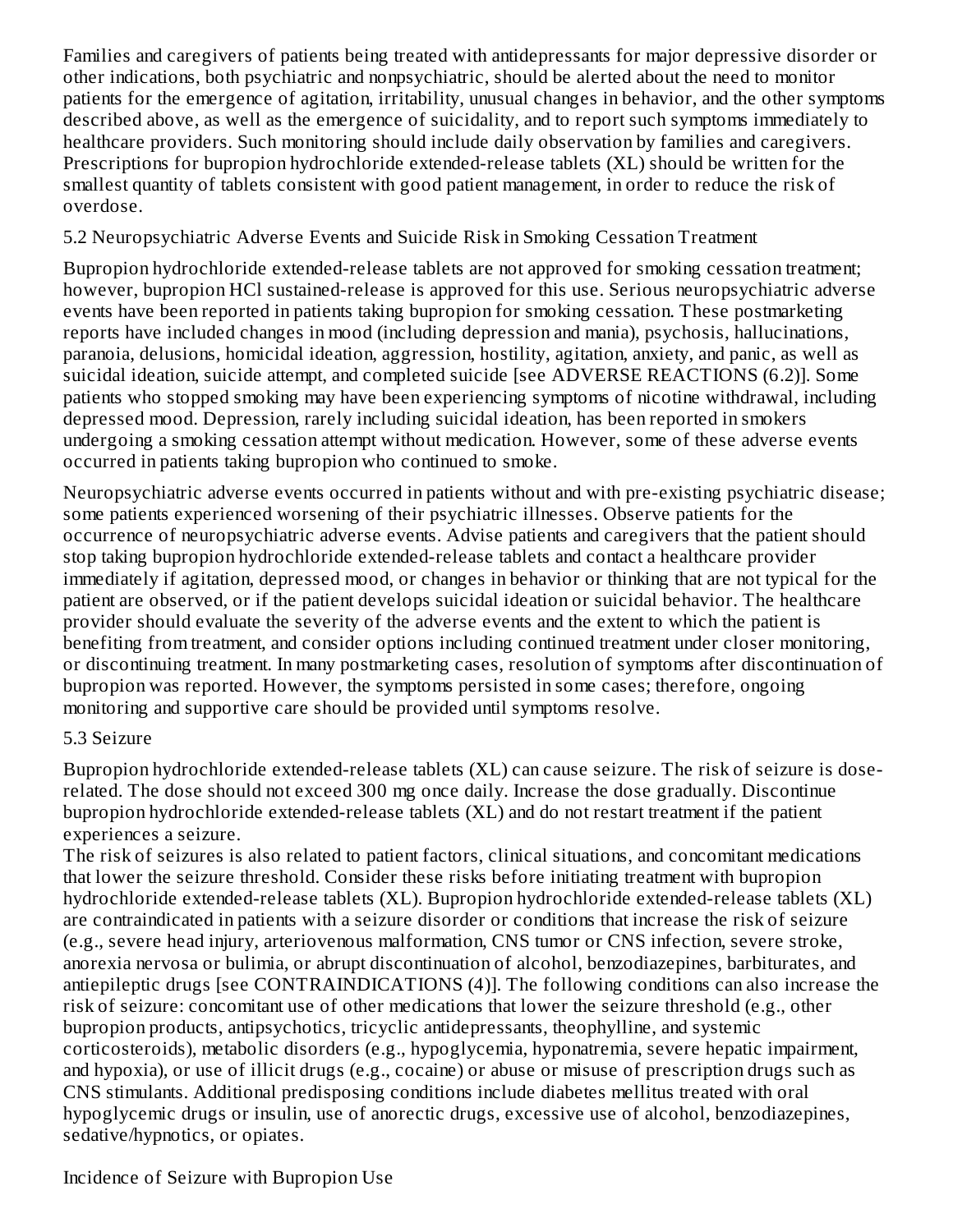The incidence of seizure with bupropion hydrochloride extended-release tablets (XL) has not been formally evaluated in clinical trials. In studies using bupropion HCl sustained-release up to 300 mg per day the incidence of seizure was approximately 0.1% (1/1,000 patients). In a large prospective, followup study, the seizure incidence was approximately 0.4% (13/3,200) with bupropion HCl immediaterelease in the range of 300 mg to 450 mg per day.

Additional data accumulated for bupropion immediate-release suggests that the estimated seizure incidence increases almost tenfold between 450 and 600 mg/day. The risk of seizure can be reduced if the bupropion hydrochloride extended-release tablets (XL) dose does not exceed 450 mg once daily and the titration rate is gradual.

### 5.4 Hypertension

Treatment with bupropion hydrochloride extended-release tablets (XL) can result in elevated blood pressure and hypertension. Assess blood pressure before initiating treatment with bupropion hydrochloride extended-release tablets (XL), and monitor periodically during treatment. The risk of hypertension is increased if bupropion hydrochloride extended-release tablets (XL) are used concomitantly with MAOIs or other drugs that increase dopaminergic or noradrenergic activity [seeCONTRAINDICATIONS (4)].

Data from a comparative trial of the sustained-release formulation of bupropion HCl, nicotine transdermal system (NTS), the combination of sustained-release bupropion plus NTS, and placebo as an aid to smoking cessation suggest a higher incidence of treatment-emergent hypertension in patients treated with the combination of sustained-release bupropion and NTS. In this trial, 6.1% of subjects treated with the combination of sustained-release bupropion and NTS had treatment-emergent hypertension compared to 2.5%, 1.6%, and 3.1% of subjects treated with sustained-release bupropion, NTS, and placebo, respectively. The majority of these subjects had evidence of pre-existing hypertension. Three subjects (1.2%) treated with the combination of sustained-release bupropion and NTS and 1 subject (0.4%) treated with NTS had study medication discontinued due to hypertension compared with none of the subjects treated with sustained-release bupropion or placebo. Monitoring of blood pressure is recommended in patients who receive the combination of bupropion and nicotine replacement.

In the 3 trials of bupropion HCl extended-release in seasonal affective disorder, there were significant elevations in blood pressure. Hypertension was reported as an adverse reaction for 2% of the bupropion group (11/537) and none in the placebo group (0/511). In the SAD trials, 2 patients treated with bupropion discontinued from the study because they developed hypertension. None of the placebo group discontinued because of hypertension. The mean increase in systolic blood pressure was 1.3 mmHg in the bupropion group and 0.1 mmHg in the placebo group. The difference was statistically significant (p=0.013). The mean increase in diastolic blood pressure was 0.8 mmHg in the bupropion group and 0.1 mmHg in the placebo group. The difference was not statistically significant (p=0.075). In the SAD trials, 82% of patients were treated with 300 mg per day, and 18% were treated with 150 mg per day. The mean daily dose was 270 mg per day. The mean duration of bupropion exposure was 126 days.

In a clinical trial of bupropion immediate-release in MDD subjects with stable congestive heart failure (N=36), bupropion was associated with an exacerbation of pre-existing hypertension in 2 subjects, leading to discontinuation of bupropion treatment. There are no controlled studies assessing the safety of bupropion in patients with a recent history of myocardial infarction or unstable cardiac disease.

## 5.5 Activation of Mania/Hypomania

Antidepressant treatment can precipitate a manic, mixed, or hypomanic manic episode. The risk appears to be increased in patients with bipolar disorder or who have risk factors for bipolar disorder. Prior to initiating bupropion hydrochloride extended-release tablets (XL), screen patients for a history of bipolar disorder and the presence of risk factors for bipolar disorder (e.g., family history of bipolar disorder, suicide, or depression). Bupropion hydrochloride extended-release tablets (XL) are not approved for the treatment of bipolar depression.

5.6 Psychosis and Other Neuropsychiatric Reactions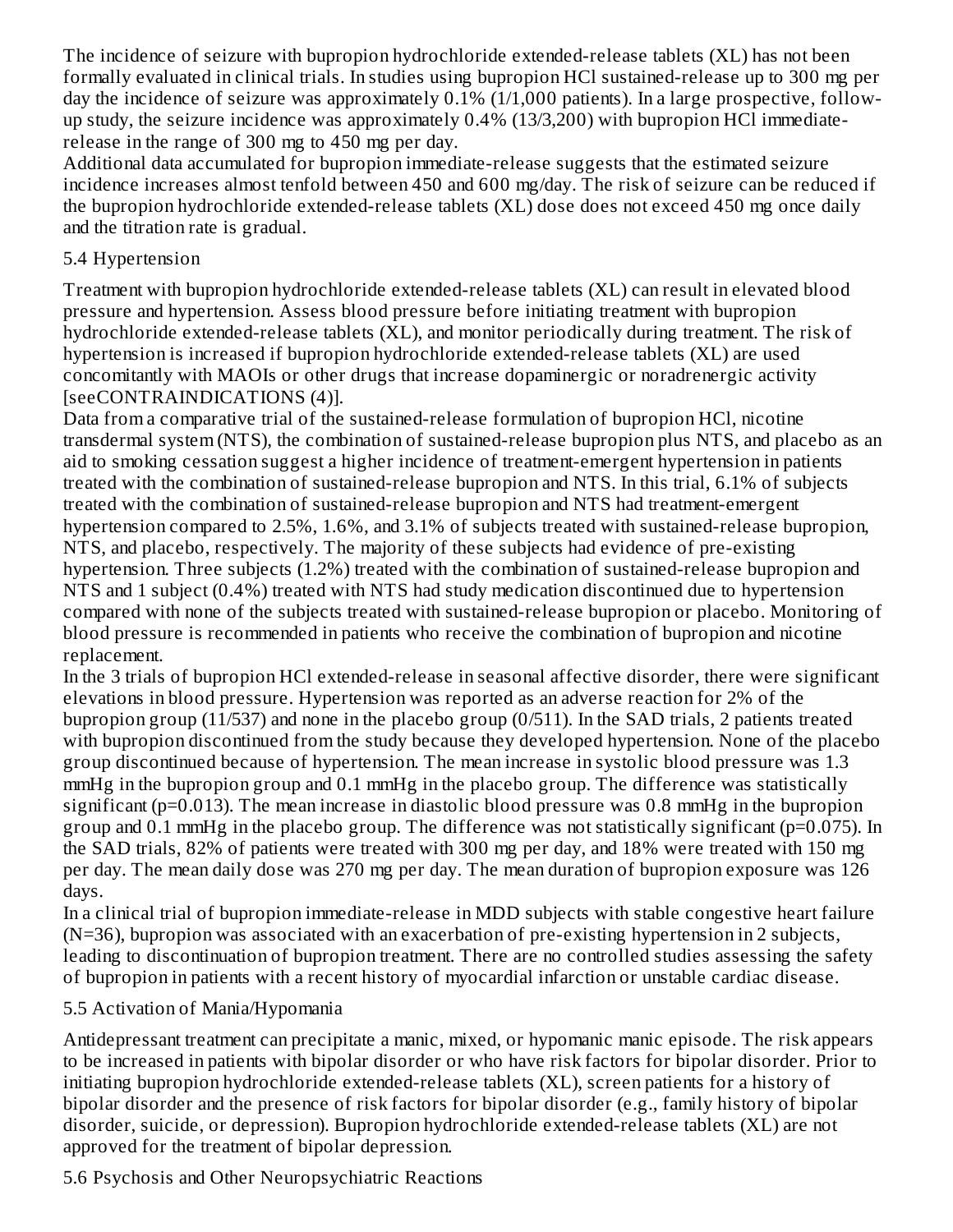Depressed patients treated with bupropion have had a variety of neuropsychiatric signs and symptoms, including delusions, hallucinations, psychosis, concentration disturbance, paranoia, and confusion. Some of these patients had a diagnosis of bipolar disorder. In some cases, these symptoms abated upon dose reduction and/or withdrawal of treatment.

Discontinue bupropion hydrochloride extended-release tablets (XL) if these reactions occur.

## 5.7 Angle-Closure Glaucoma

Angle-Closure Glaucoma: The pupillary dilation that occurs following use of many antidepressant drugs including bupropion hydrochloride extended-release tablets (XL) may trigger an angle-closure attack in a patient with anatomically narrow angles who does not have a patent iridectomy.

## 5.8 Hypersensitivity Reactions

Anaphylactoid/anaphylactic reactions have occurred during clinical trials with bupropion. Reactions have been characterized by pruritus, urticaria, angioedema, and dyspnea, requiring medical treatment. In addition, there have been rare, spontaneous postmarketing reports of erythema multiforme, Stevens-Johnson Syndrome, and anaphylactic shock associated with bupropion. Instruct patients to discontinue bupropion hydrochloride extended-release tablets (XL) and consult a healthcare provider if they develop an allergic or anaphylactoid/ anaphylactic reaction (e.g., skin rash, pruritus, hives, chest pain, edema, and shortness of breath) during treatment.

There are reports of arthralgia, myalgia, fever with rash and other symptoms of serum sickness suggestive of delayed hypersensitivity.

## **Advers e Reactions**

The following adverse reactions are discussed in greater detail in other sections of the labeling:

• Suicidal thoughts and behaviors in children, adolescents, and young adults [see WARNINGS AND PRECAUTIONS (5.1)]

• Neuropsychiatric adverse events and suicide risk in smoking cessation treatment [see WARNINGS AND PRECAUTIONS (5.2)]

- Seizure [see WARNINGS AND PRECAUTIONS (5.3)]
- Hypertension [see WARNINGS AND PRECAUTIONS (5.4)]
- Activation of mania or hypomania [see WARNINGS AND PRECAUTIONS (5.5)]
- Psychosis and other neuropsychiatric events [see WARNINGS AND PRECAUTIONS (5.6)]
- Angle-Closure Glaucoma [see WARNINGS AND PRECAUTIONS (5.7)]
- Hypersensitivity reactions [see WARNINGS AND PRECAUTIONS (5.8)]

## 6.1 Clinical Trials Experience

Because clinical trials are conducted under widely varying conditions, adverse reaction rates observed in the clinical trials of a drug cannot be directly compared to rates in the clinical trials of another drug and may not reflect the rates observed in practice.

Commonly Observed Adverse Reactions in Controlled Clinical Trials of Sustained-Release Bupropion Hydrochloride

Adverse reactions that occurred in at least 5% of patients treated with bupropion HCl sustained-release (300 mg and 400 mg per day) and at a rate at least twice the placebo rate are listed below.

300 mg/day of bupropion HCl sustained-release: anorexia, dry mouth, rash, sweating, tinnitus, and tremor.

400 mg/day of bupropion HCl sustained-release: abdominal pain, agitation, anxiety, dizziness, dry mouth, insomnia, myalgia, nausea, palpitation, pharyngitis, sweating, tinnitus, and urinary frequency. Bupropion hydrochloride extended-release tablets (XL) have been demonstrated to have similar bioavailability both to the immediate-release and sustained-release formulations of bupropion. The information included under this subsection and under subsection 6.2 is based primarily on data from controlled clinical trials with the sustained-release and extended-release formulations of bupropion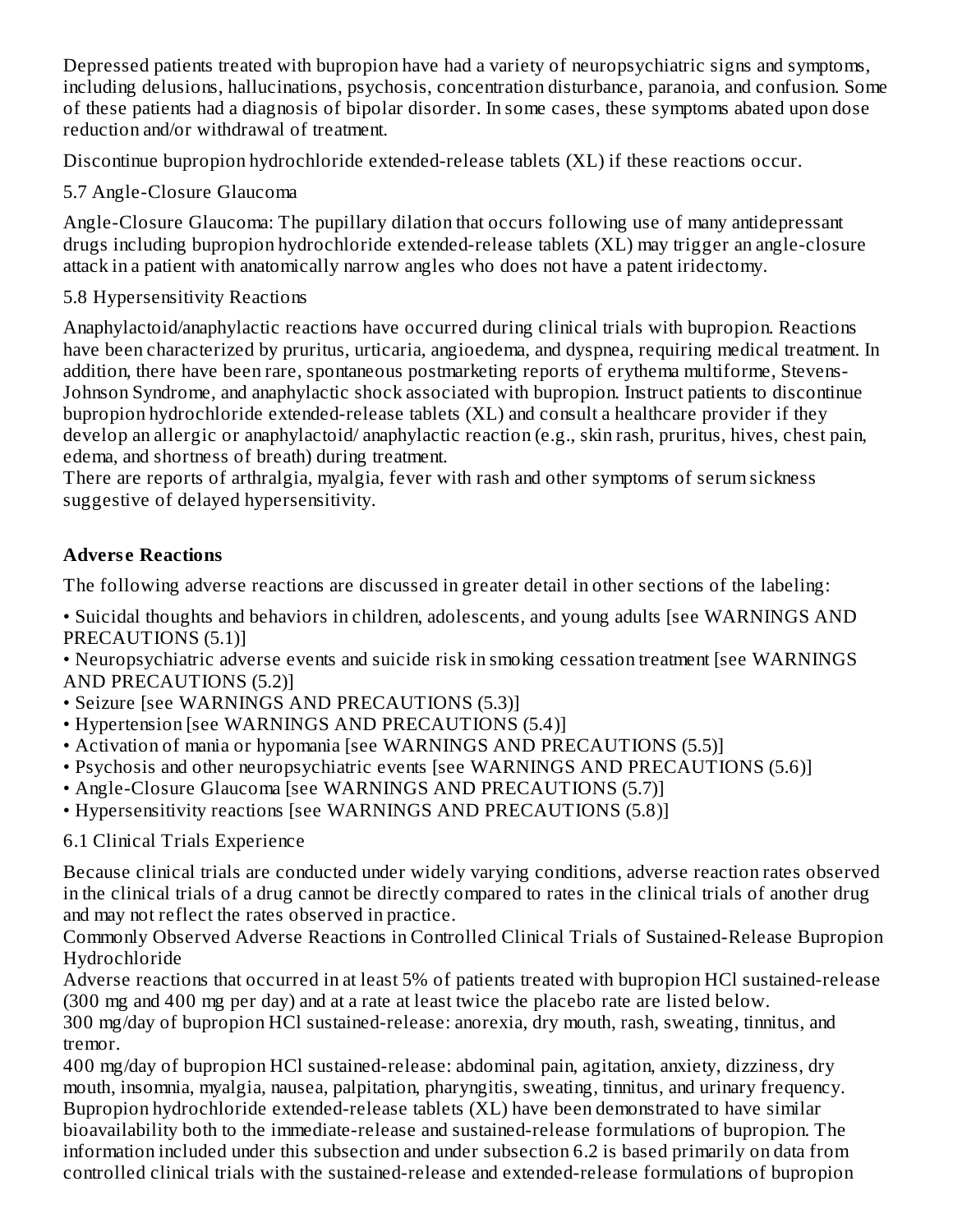hydrochloride.

Major Depressive Disorder

Adverse Reactions Leading to Discontinuation of Treatment with Bupropion HCl Immediate-Release, Bupropion HCl Sustained-Release, and Bupropion HCl Extended-Release in Major Depressive Disorder Trials

In placebo-controlled clinical trials with bupropion HCl sustained-release, 4%, 9%, and 11% of the placebo, 300 mg/day and 400 mg/day groups, respectively, discontinued treatment because of adverse reactions. The specific adverse reactions leading to discontinuation in at least 1% of the 300 mg/day or 400 mg/day groups and at a rate at least twice the placebo rate are listed in Table 2.

Table 2: Treatment Discontinuation Due to Adverse Reactions in Placebo-Controlled Trials in MDD Adverse Reaction Term

Placebo  $(n=385)$ Bupropion HCl Sustained-Release 300 mg/day  $(n=376)$ Bupropion HCl Sustained-Release 400 mg/day  $(n=114)$ Rash 0.0% 2.4% 0.9% Nausea 0.3% 0.8% 1.8% Agitation 0.3% 0.3% 1.8% Migraine 0.3%

0.0%

1.8%

In clinical trials with bupropion HCl immediate-release, 10% of patients and volunteers discontinued due to an adverse reaction. Reactions resulting in discontinuation (in addition to those listed above for the sustained-release formulation) included vomiting, seizures, and sleep disturbances. Adverse Reactions Occurring at an Incidence of >1% in Patients Treated with Bupropion HCl

Immediate-Release or Bupropion HCl Sustained-Release in MDD Table 3 summarizes the adverse reactions that occurred in placebo-controlled trials in patients treated with bupropion HCl sustained-release 300 mg/day and 400 mg/day. These include reactions that occurred in either the 300 mg or 400 mg group at an incidence of 1% or more and were more frequent than in the placebo group.

Table 3: Adverse Reactions in Placebo-Controlled Trials in Patients with MDD

\* Incidence based on the number of female patients.

† Hyphen denotes adverse reactions occurring in greater than 0 but less than 0.5% of patients.

Body System/ Adverse Reaction Placebo  $(n=385)$ Bupropion HCl Sustained-Release 300 mg/day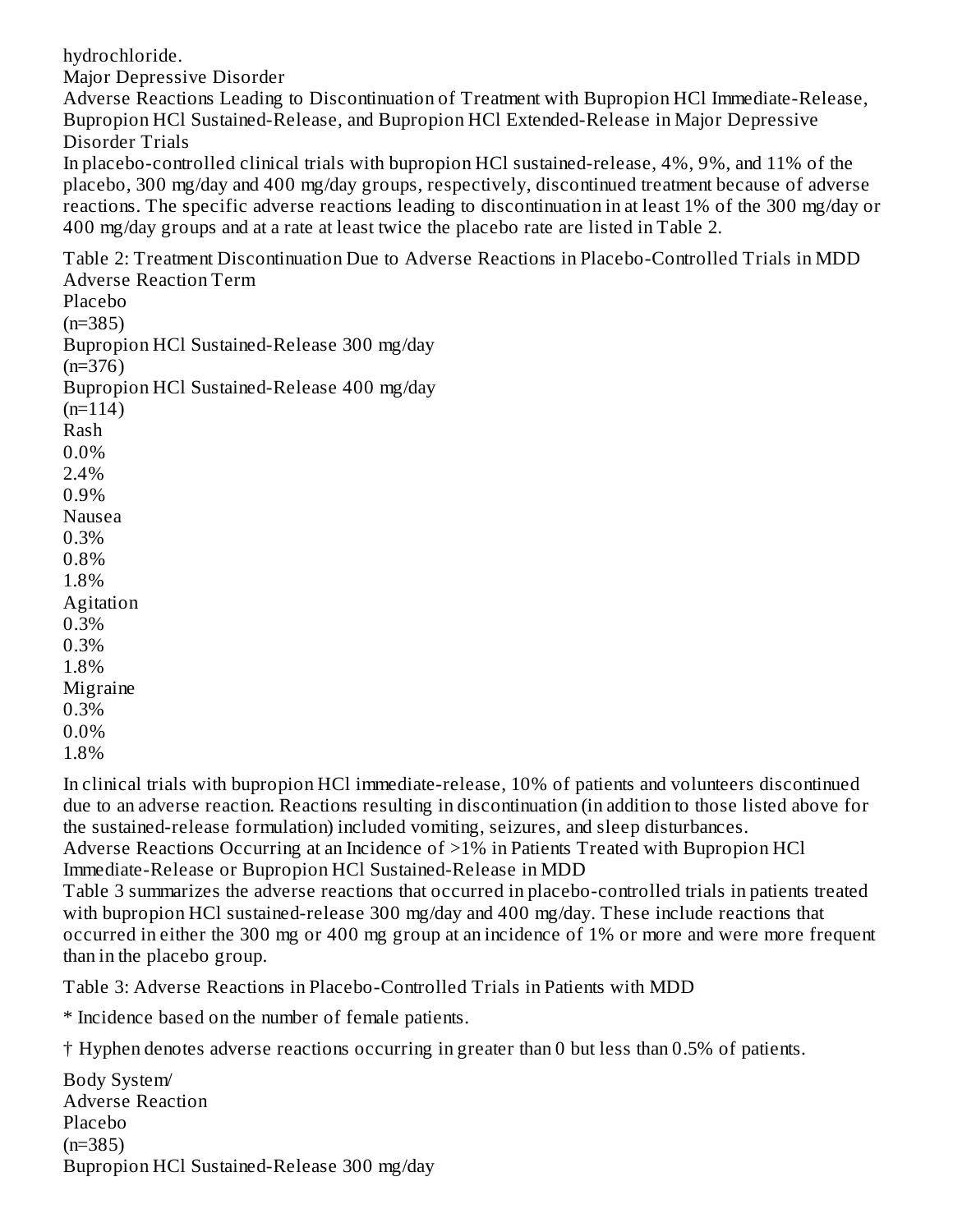$(n=376)$ Bupropion HCl Sustained-Release 400 mg/day  $(n=114)$ Body (General)

| Headache           |
|--------------------|
| 23%                |
| 26%                |
| 25%                |
| Infection          |
| 6%                 |
| 8%                 |
| 9%                 |
| Abdominal pain     |
| 2%                 |
| 3%                 |
| 9%                 |
| Asthenia           |
| 2%                 |
| 2%                 |
| 4%                 |
| Chest pain         |
| 1%                 |
| 3%                 |
| 4%                 |
| Pain               |
| 2%                 |
| 2%                 |
| 3%                 |
| Fever              |
|                    |
| 1%                 |
| 2%                 |
| Cardiovascular     |
|                    |
|                    |
|                    |
| Palpitation        |
| 2%                 |
| 2%                 |
| 6%                 |
| Flushing           |
|                    |
| 1%                 |
| 4%                 |
| Migraine           |
| 1%                 |
| 1%                 |
| 4%                 |
| <b>Hot flashes</b> |

1%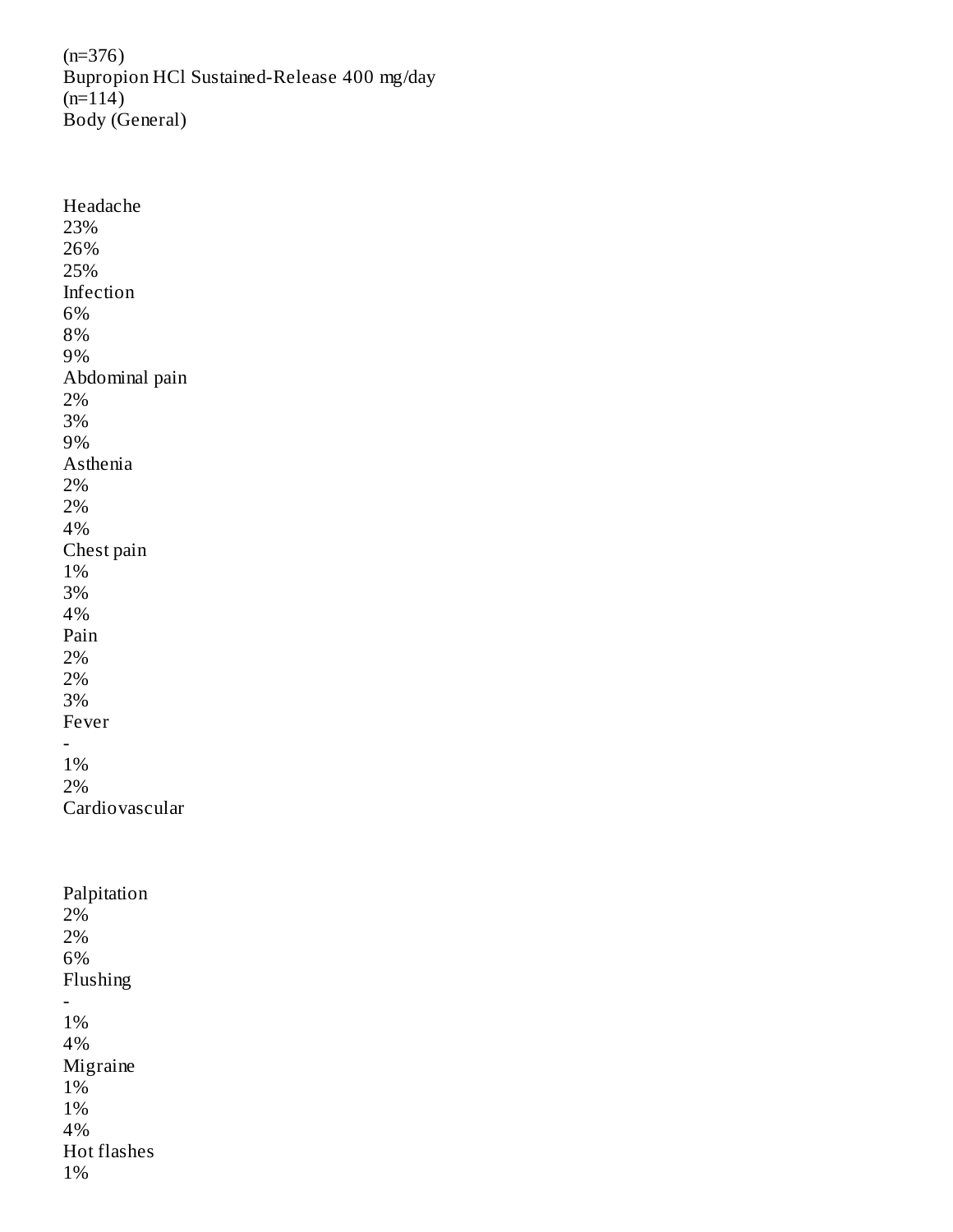1% 3% Digestive

Dry mouth 7% 17% 24% Nausea 8% 13% 18% Constipation 7% 10% 5% Diarrhea 6% 5% 7% Anorexia 2% 5% 3% Vomiting 2% 4% 2% Dysphagia  $0\%$ 0% 2% Musculoskeletal

Myalgia 3% 2% 6% Arthralgia 1% 1% 4% Arthritis 0% 0% 2% Twitch - 1%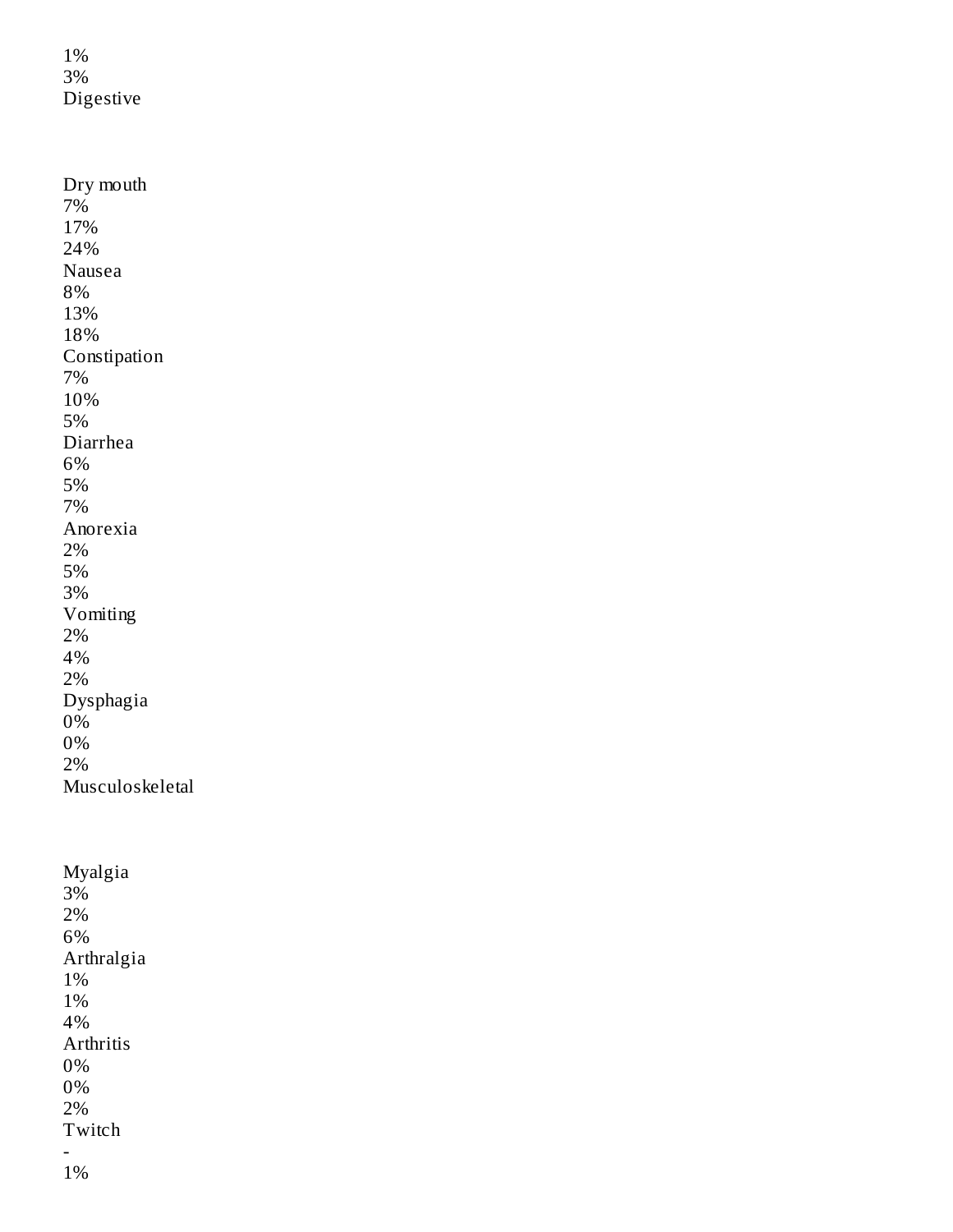2% Nervous System

| Insomnia                           |
|------------------------------------|
| 6%                                 |
| 11%                                |
| 16%                                |
| <b>Dizziness</b>                   |
| 5%                                 |
| 7%                                 |
| 11%                                |
| Agitation                          |
| 2%                                 |
| 3%                                 |
| 9%                                 |
| Anxiety                            |
| 3%                                 |
| 5%                                 |
| 6%                                 |
| Tremor                             |
| 1%                                 |
| 6%                                 |
| 3%                                 |
| Nervousness                        |
| 3%                                 |
| 5%                                 |
| 3%                                 |
| Somnolence                         |
| 2%                                 |
| 2%                                 |
| 3%                                 |
| Irritability                       |
| 2%                                 |
| 3%                                 |
| 2%                                 |
| Memory decreased                   |
| 1%                                 |
|                                    |
| 3%                                 |
| Paresthesia                        |
| 1%                                 |
| 1%                                 |
| 2%                                 |
| Central nervous system stimulation |
| 1%                                 |
| 2%                                 |
| 1%                                 |
| Respiratory                        |
|                                    |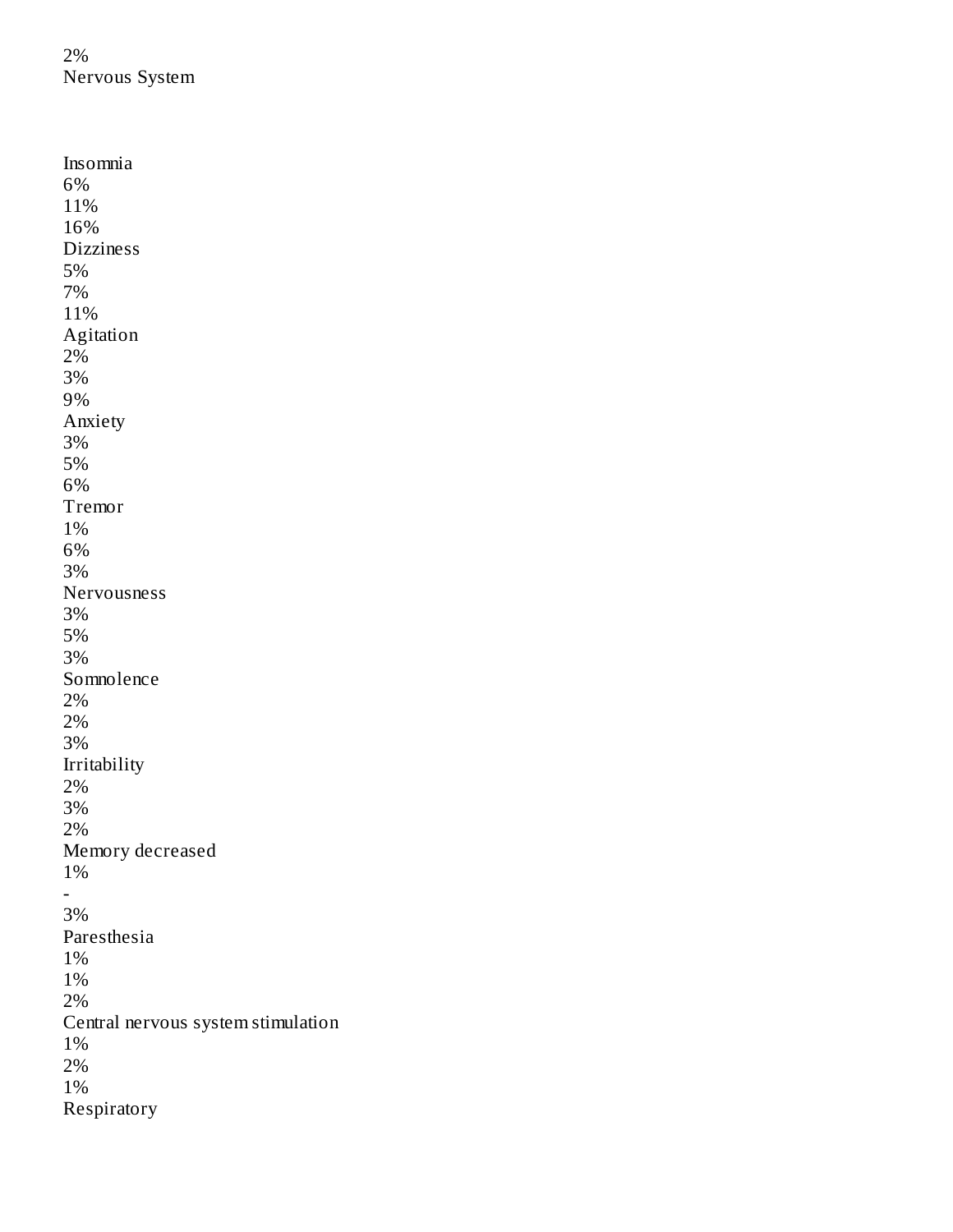Pharyngitis 2% 3% 11% Sinusitis 2% 3% 1% Increased cough 1% 1% 2% Skin

Sweating 2% 6% 5% Rash 1% 5% 4% Pruritus 2% 2% 4% Urticaria 0% 2% 1% Special Senses

Tinnitus 2% 6% 6% Taste perversion - 2% 4% Blurred vision of diplopia 2% 3% 2% Urogenital

Urinary frequency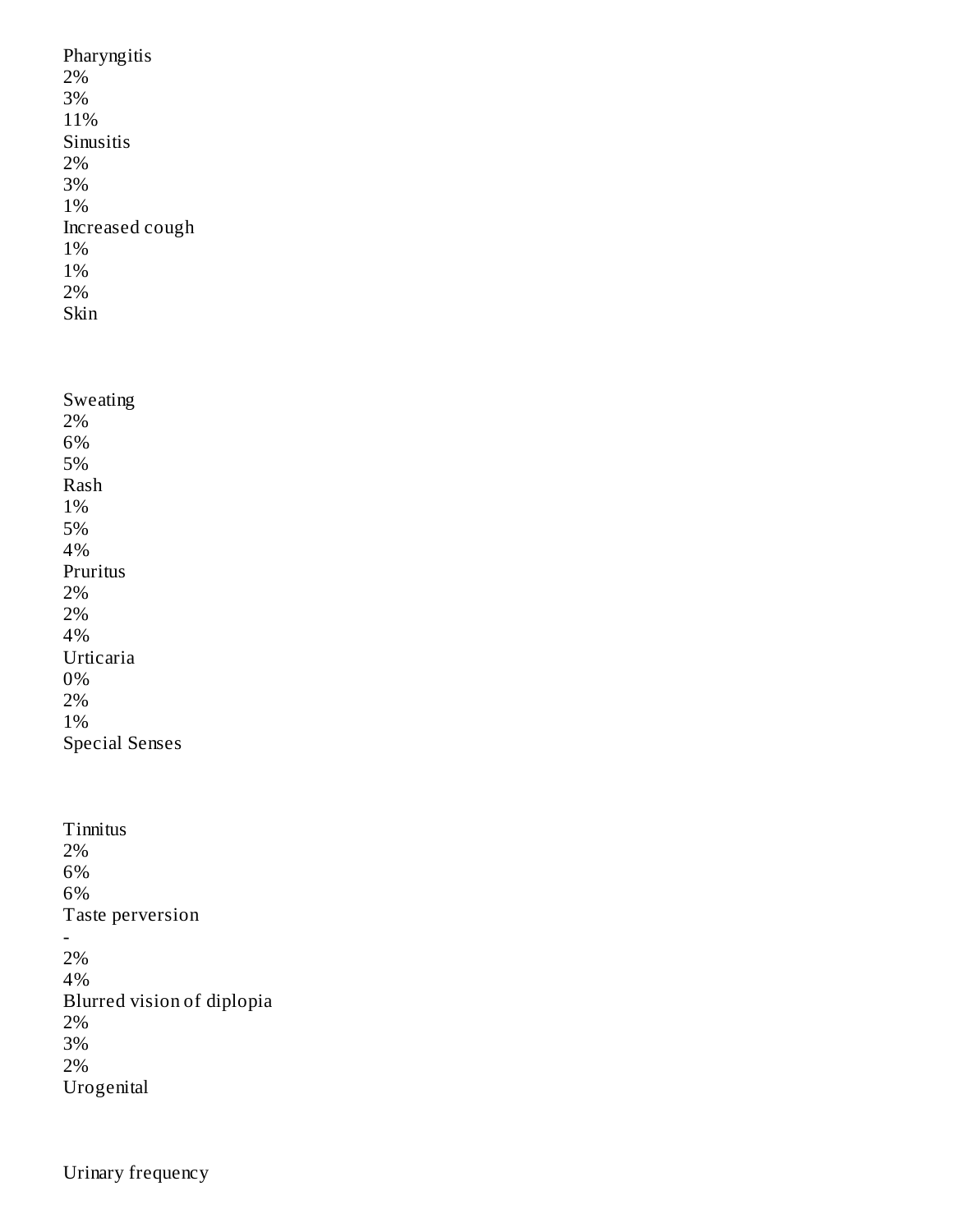```
2%
2%
5%
Urinary urgency
0%
-
2%
Vaginal hemorrhage*
-
0%
2%
Urinary tract infection
-†
1%
0%
```
The following additional adverse reactions occurred in controlled trials of bupropion HCl immediaterelease (300 to 600 mg per day) at an incidence of at least 1% more frequently than in the placebo group were: cardiac arrhythmia (5% vs. 4%), hypertension (4% vs. 2%), hypotension (3% vs. 2%), menstrual complaints (5% vs. 1%), akathisia (2% vs. 1%), impaired sleep quality (4% vs. 2%), sensory disturbance (4% vs. 3%), confusion (8% vs. 5%), decreased libido (3% vs. 2%), hostility (6% vs. 4%), auditory disturbance (5% vs. 3%), and gustatory disturbance (3% vs. 1%).

Seasonal Affective Disorder

In placebo-controlled clinical trials in SAD, 9% of patients treated with bupropion hydrochloride extended-release tablets (XL) and 5% of patients treated with placebo discontinued treatment because of adverse reactions. The adverse reactions leading to discontinuation in at least 1% of patients treated with bupropion and at a rate numerically greater than the placebo rate were insomnia (2% vs. <1%) and headache (1% vs. <1%).

Table 4 summarizes the adverse reactions that occurred in patients treated with bupropion hydrochloride extended-release tablets (XL) for up to approximately 6 months in 3 placebo-controlled trials. These include reactions that occurred at an incidence of 2% or more and were more frequent than in the placebo group.

Table 4: Adverse Reactions in Placebo-Controlled Trials in Patients with SAD System Organ Class/ Preferred Term Placebo  $(n=511)$ Bupropion HCl Extended-Release (n=537) Gastrointestinal Disorder

Dry mouth 15% 26% Nausea 8% 13% Constipation 2% 9% Flatulence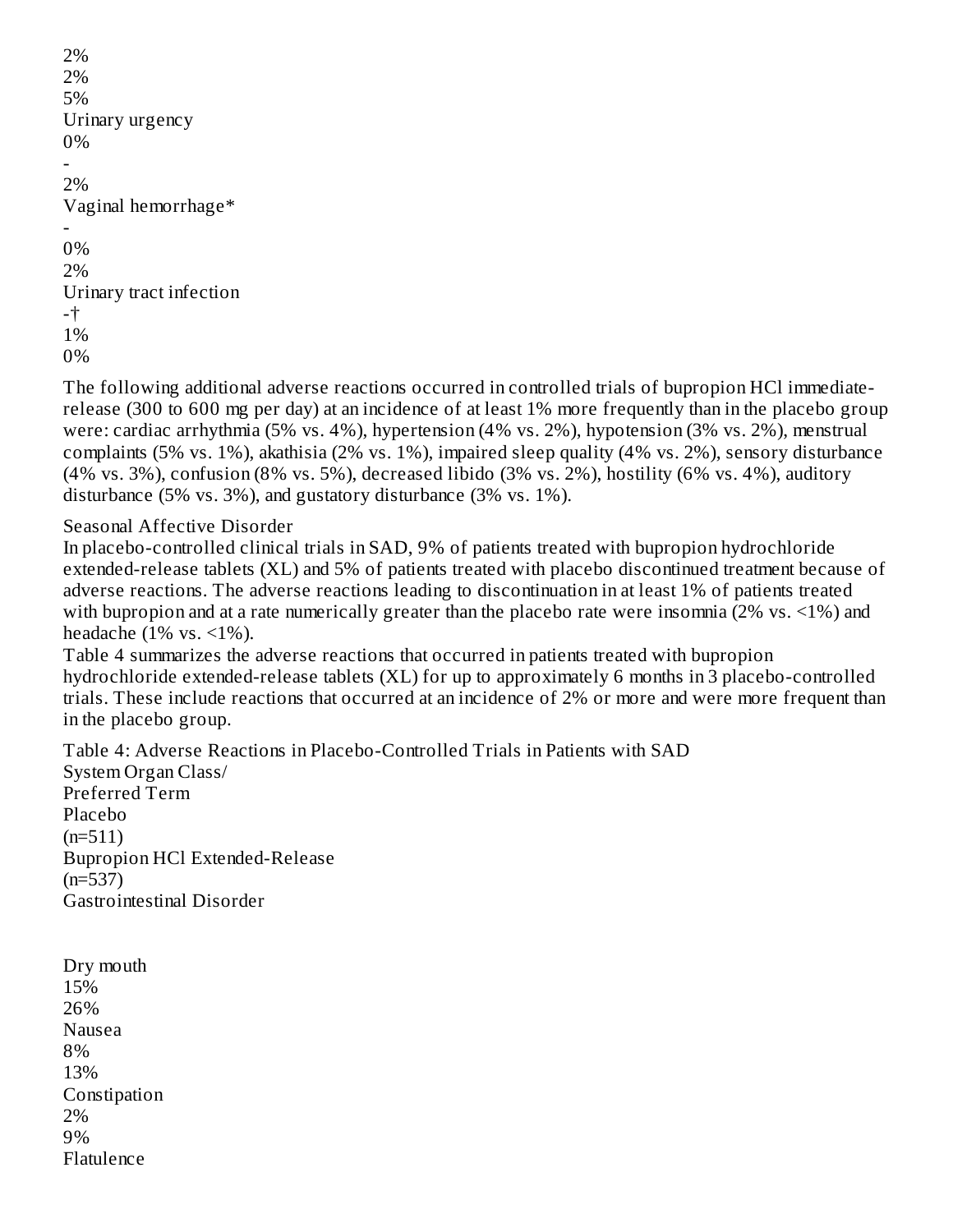3% 6% Abdominal pain  $1\%$ 2% Nervous System Disorders

Headache 26% 34% Dizziness 5% 6% Tremor  $1\%$ 3% Infections and Infestations

Nasopharyngitis 12% 13% Upper respiratory tract infection 8% 9% Sinusitis 4% 5% Psychiatric Disorders

Insomnia 13% 20% Anxiety 5% 7% Abnormal dreams 2% 3% Agitation  $<1\%$ 2% Musculoskeletal and Connective Tissue Disorders

Myalgia 2% 3% Pain in extremity 2% 3%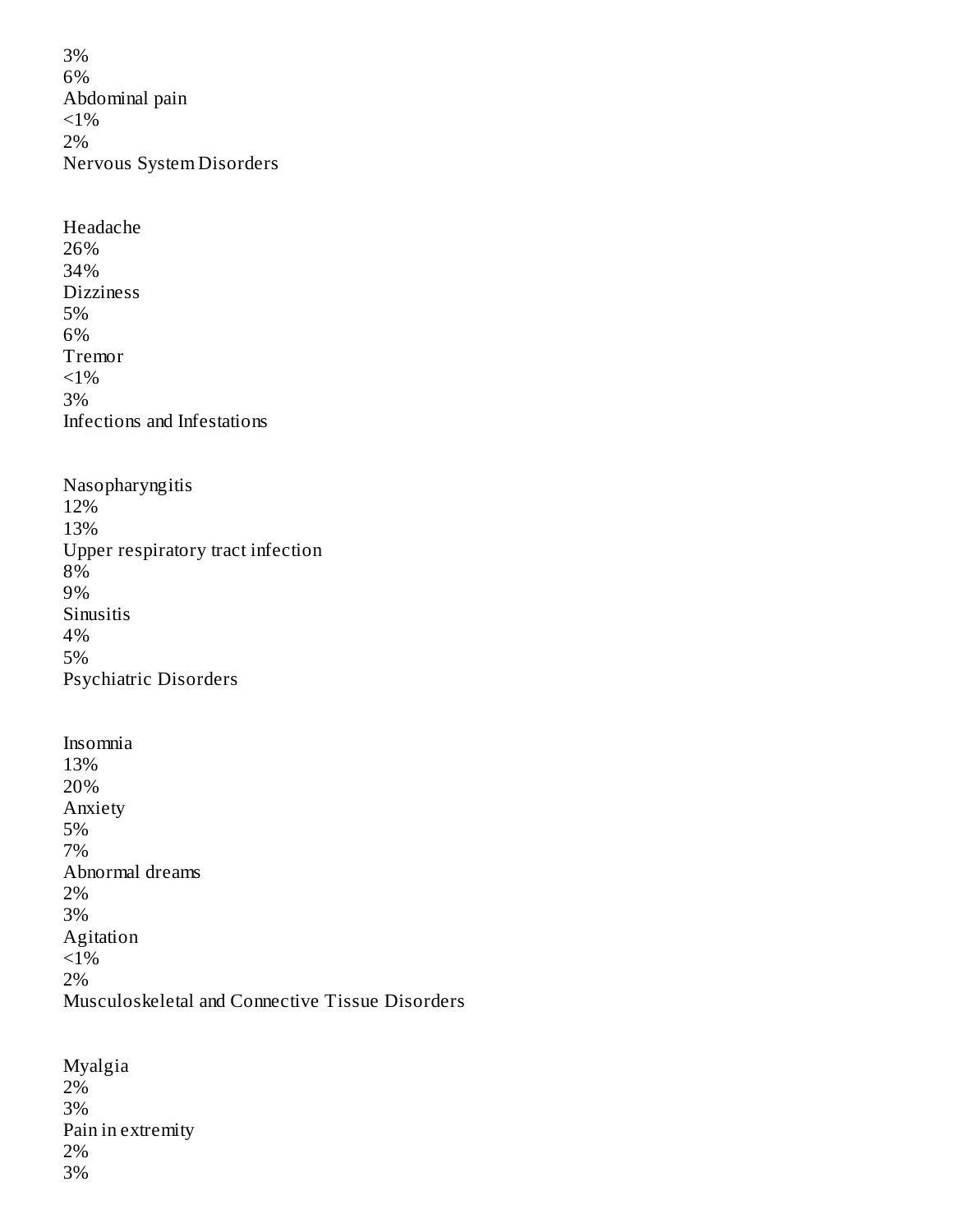Respiratory, Thoracic, and Mediastinal Disorders

Cough 3% 4% General Disorders and Administration Site Conditions

Feeling jittery 2% 3% Skin and Subcutaneous Tissue Disorders

Rash 2% 3% Metabolism and Nutrition Disorders

Decreased appetite 1% 4% Reproductive System and Breast Disorders

Dysmenorrhea  $1\%$ 2% Ear and Labyrinth Disorders

Tinnitus  $<1\%$ 3% Vascular Disorders

Hypertension 0% 2%

Changes in Body Weight

Table 5 presents the incidence of body weight changes ( $\ge$ 5 lbs) in the short-term MDD trials using bupropion HCl sustained-release. There was a dose-related decrease in body weight.

Table 5: Incidence of Weight Gain or Weight Loss (≥5 lbs) in MDD Trials Using Bupropion HCl Sustained-Release Weight Change Bupropion HCl Sustained-Release 300 mg/day (n=339) Bupropion HCl Sustained-Release 400 mg/day  $(n=112)$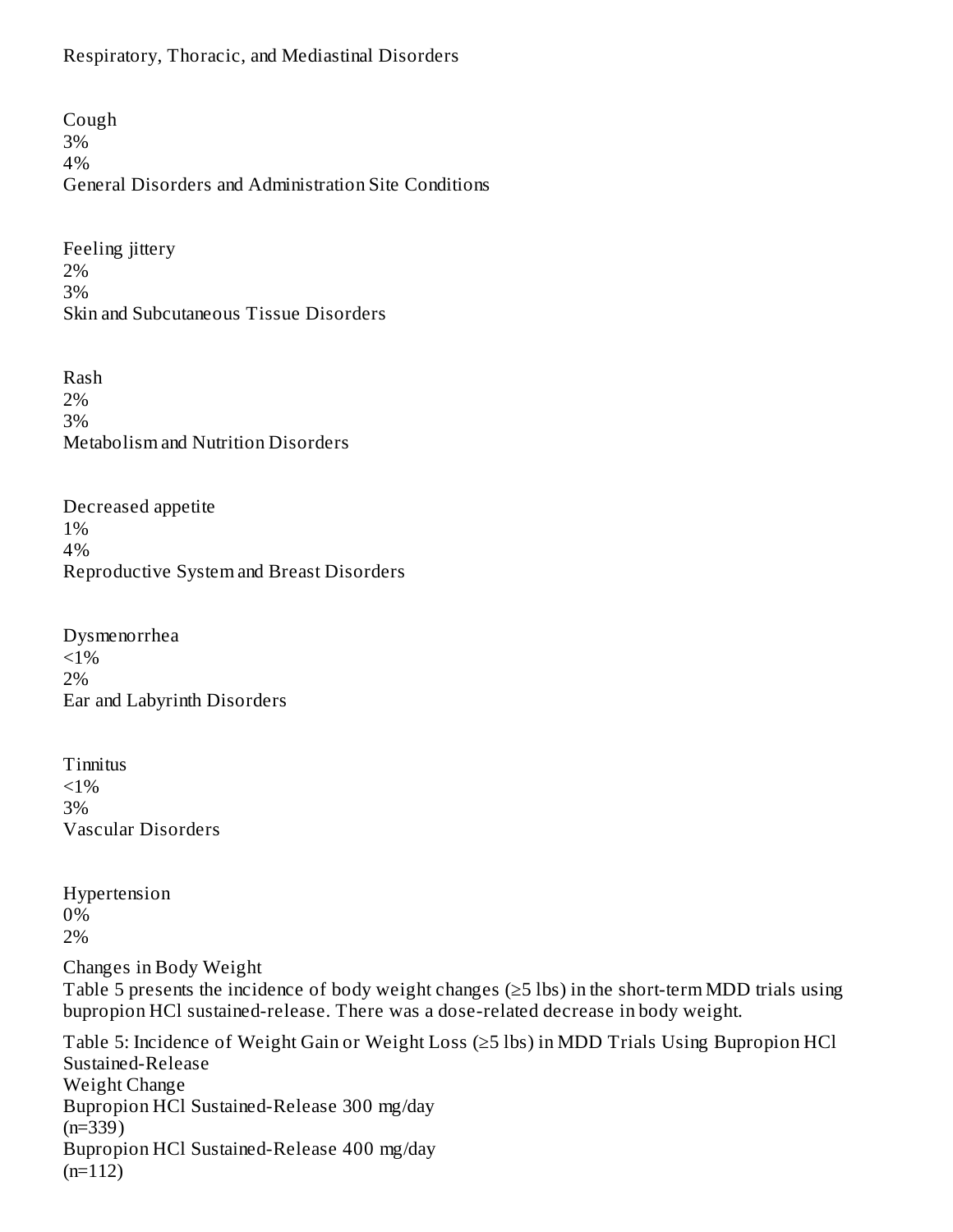```
Placebo
(n=347)Gained >5 lbs
3%
2%
4%
Lost >5 lbs
14%
19%
6%
```
Table 6 presents the incidence of body weight changes (≥5 lbs) in the 3 SAD trials using bupropion HCl extended-release. A higher proportion of subjects in the bupropion group (23%) had a weight loss  $\geq$ 5 lbs, compared to the placebo group (11%). These were relatively long-term trials (up to 6 months).

Table 6: Incidence of Weight Gain or Weight Loss (≥5 lbs) in SAD Trials Using Bupropion HCl Extended-Release Weight Change Bupropion HCl Extended-Release 150 to 300 mg/day (n=537) Placebo  $(n=511)$ Gained >5 lbs 11% 21% Lost >5 lbs 23% 11%

6.2 Postmarketing ExperienceThe following adverse reactions have been identified during postapproval use of bupropion hydrochloride extended-release tablets (XL). Because these reactions are reported voluntarily from a population of uncertain size, it is not always possible to reliably estimate their frequency or establish a causal relationship to drug exposure.

Body (General)

Chills, facial edema, edema, peripheral edema, musculoskeletal chest pain, photosensitivity, and malaise.

Cardiovascular

Postural hypotension, hypertension, stroke, vasodilation, syncope, complete atrioventricular block, extrasystoles, myocardial infarction, phlebitis, and pulmonary embolism.

Digestive

Abnormal liver function, bruxism, gastric reflux, gingivitis, glossitis, increased salivation, jaundice, mouth ulcers, stomatitis, thirst, edema of tongue, colitis, esophagitis, gastrointestinal hemorrhage, gum hemorrhage, hepatitis, intestinal perforation, liver damage, pancreatitis, and stomach ulcer. Endocrine

Hyperglycemia, hypoglycemia, and syndrome of inappropriate antidiuretic hormone secretion. Hemic and Lymphatic

Ecchymosis, anemia, leukocytosis, leukopenia, lymphadenopathy, pancytopenia, and thrombocytopenia. Altered PT and/or INR, associated with hemorrhagic or thrombotic complications, were observed when bupropion was coadministered with warfarin.

Metabolic and Nutritional

Glycosuria.

Musculoskeletal

Leg cramps, fever/rhabdomyolysis, and muscle weakness.

Nervous System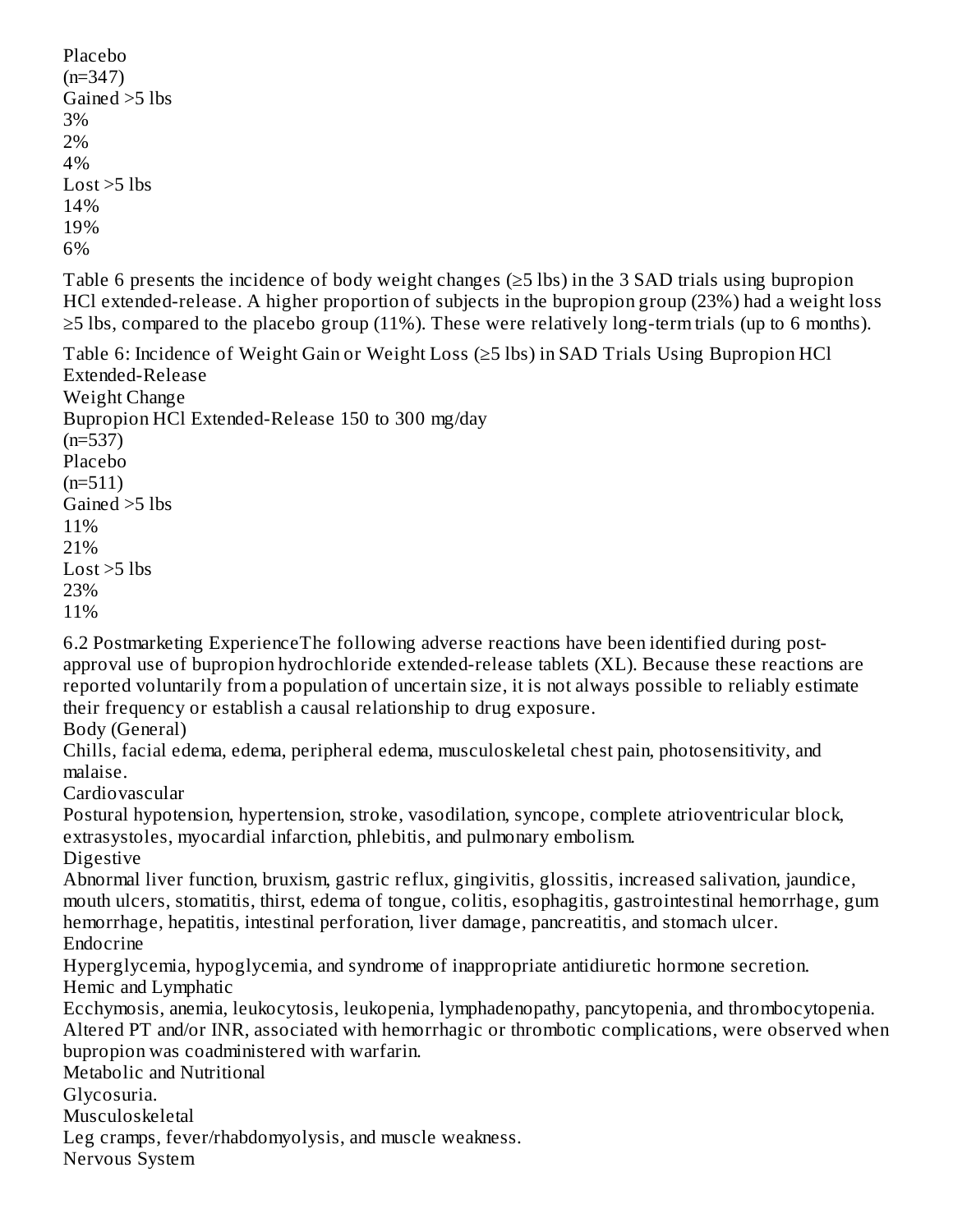Abnormal coordination, depersonalization, emotional lability, hyperkinesia, hypertonia, hypesthesia, vertigo, amnesia, ataxia, derealization, abnormal electroencephalogram (EEG), aggression, akinesia, aphasia, coma, dysarthria, dyskinesia, dystonia, euphoria, extrapyramidal syndrome, hypokinesia, increased libido, neuralgia, neuropathy, paranoid ideation, restlessness, suicide attempt, and unmasking tardive dyskinesia.

Respiratory

Bronchospasm and pneumonia.

Skin

Maculopapular rash, alopecia, angioedema, exfoliative

dermatitis, and hirsutism.

Special Senses

Accommodation abnormality, dry eye, deafness, increased intraocular pressure, angle-closure glaucoma, and mydriasis.

Urogenital

Impotence, polyuria, prostate disorder, abnormal ejaculation, cystitis, dyspareunia, dysuria, gynecomastia, menopause, painful erection, salpingitis, urinary incontinence, urinary retention, and vaginitis.

CLOSE

## **Drug Interactions**

7.1 Potential for Other Drugs to Affect Bupropion Hydrochloride Extended-Release Tablets (XL)

Bupropion is primarily metabolized to hydroxybupropion by CYP2B6. Therefore, the potential exists for drug interactions between bupropion and drugs that are inhibitors or inducers of CYP2B6. Inhibitors of CYP2B6

Ticlopidine and Clopidogrel: Concomitant treatment with these drugs can increase bupropion exposures but decrease hydroxybupropion exposure. Based on clinical response, dosage adjustment of bupropion may be necessary when coadministered with CYP2B6 inhibitors (e.g., ticlopidine or clopidogrel) [see CLINICAL PHARMACOLOGY (12.3)].

Inducers of CYP2B6

Ritonavir, Lopinavir, and Efavirenz: Concomitant treatment with these drugs can decrease bupropion and hydroxybupropion exposure. Dosage increase of bupropion may be necessary when coadministered with ritonavir, lopinavir, or efavirenz but should not exceed the maximum recommended dose [see CLINICAL PHARMACOLOGY (12.3)].

Carbamazepine, Phenobarbital, Phenytoin: While not systemically studied, these drugs may induce metabolism of bupropion and may decrease bupropion exposure [see CLINICAL PHARMACOLOGY (12.3)]. If bupropion is used concomitantly with a CYP inducer, it may be necessary to increase the dose of bupropion, but the maximum recommended dose should not be exceeded.

7.2 Potential for Bupropion Hydrochloride Extended-Release Tablets (XL) to Affect Other Drugs

Drugs Metabolized by CYP2D6

Bupropion and its metabolites (erythrohydrobupropion, threohydrobupropion, hydroxybupropion) are CYP2D6 inhibitors. Therefore, coadministration of bupropion with drugs that are metabolized by CYP2D6 can increase the exposures of drugs that are substrates of CYP2D6. Such drugs include certain antidepressants (e.g., venlafaxine, nortriptyline, imipramine, desipramine, paroxetine, fluoxetine, and sertraline), antipsychotics (e.g., haloperidol, risperidone, and thioridazine), beta-blockers (e.g., metoprolol), and Type 1C antiarrhythmics (e.g., propafenone, and flecainide). When used concomitantly with bupropion, it may be necessary to decrease the dose of these CYP2D6 substrates, particularly for drugs with a narrow therapeutic index. Drugs that require metabolic activation by CYP2D6 to be effective (e.g., tamoxifen), theoretically could have reduced efficacy when administered concomitantly with inhibitors of CYP2D6 such as bupropion. Patients treated concomitantly with bupropion and such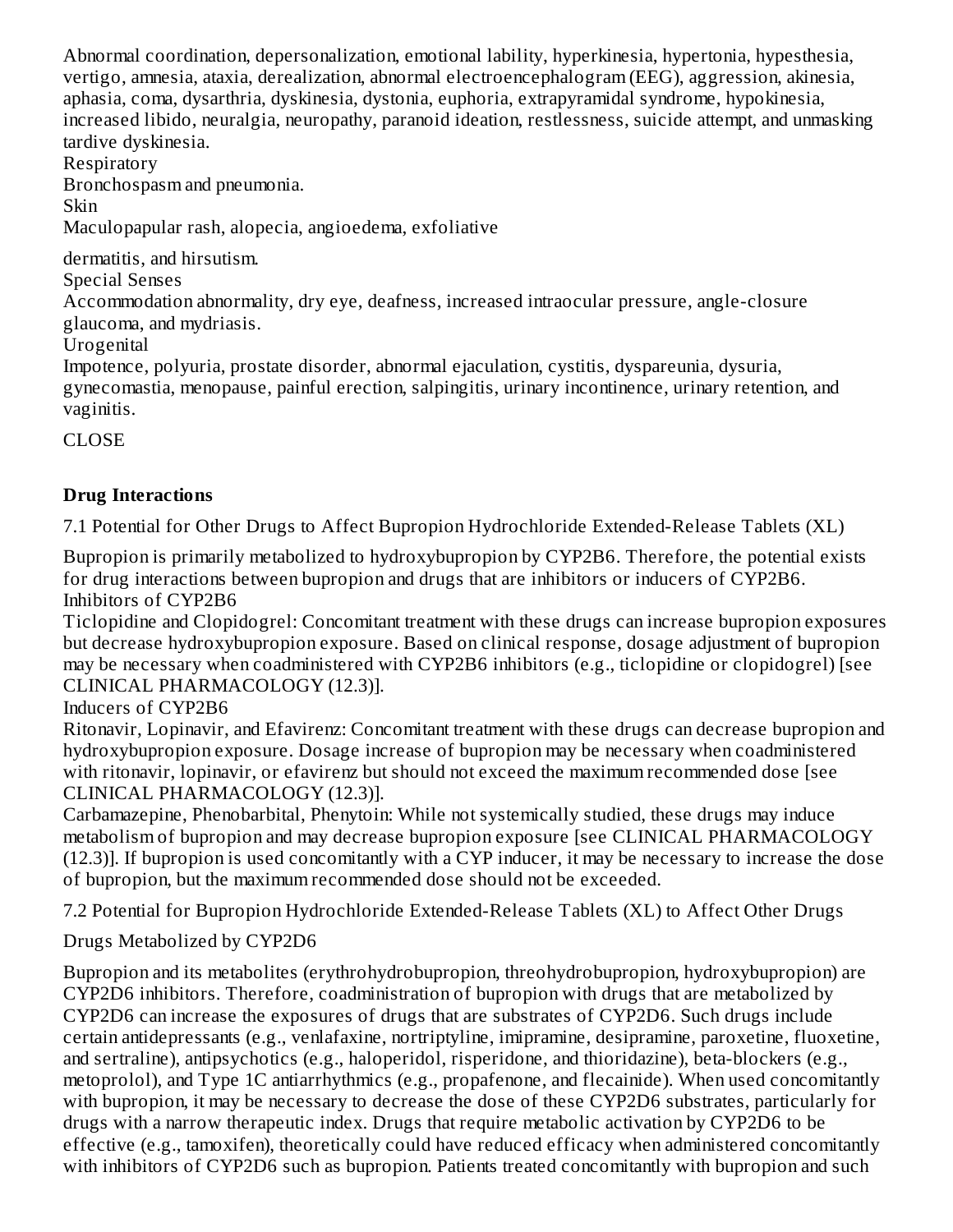drugs may require increased doses of the drug [see CLINICAL PHARMACOLOGY (12.3)].

### 7.3 Drugs That Lower Seizure Threshold

Use extreme caution when coadministering bupropion with other drugs that lower the seizure threshold (e.g., other bupropion products, antipsychotics, antidepressants, theophylline, or systemic corticosteroids). Use low initial doses of bupropion and increase the dose gradually [see WARNINGS AND PRECAUTIONS (5.3)].

7.4 Dopaminergic Drugs (Levodopa and Amantadine)

Bupropion, levodopa, and amantadine have dopamine agonist effects. CNS toxicity has been reported when bupropion was coadministered with levodopa or amantadine. Adverse reactions have included restlessness, agitation, tremor, ataxia, gait disturbance, vertigo, and dizziness. It is presumed that the toxicity results from cumulative dopamine agonist effects. Use caution when administering bupropion concomitantly with these drugs.

### 7.5 Use with Alcohol

In postmarketing experience, there have been rare reports of adverse neuropsychiatric events or reduced alcohol tolerance in patients who were drinking alcohol during treatment with bupropion. The consumption of alcohol during treatment with bupropion should be minimized or avoided.

#### 7.6 MAO Inhibitors

Bupropion inhibits the reuptake of dopamine and norepinephrine. Concomitant use of MAOIs and bupropion is contraindicated because there is an increased risk of hypertensive reactions if bupropion is used concomitantly with MAOIs. Studies in animals demonstrate that the acute toxicity of bupropion is enhanced by the MAO inhibitor phenelzine. At least 14 days should elapse between discontinuation of an MAOI intended to treat depression and initiation of treatment with bupropion hydrochloride extendedrelease tablets, (XL). Conversely, at least 14 days should be allowed after stopping bupropion before starting an MAOI antidepressant [see DOSAGE AND ADMINISTRATION (2.8, 2.9) and CONTRAINDICATIONS (4)].

### 7.7 Drug-Laboratory Test Interactions

False-positive urine immunoassay screening tests for amphetamines have been reported in patients taking bupropion. This is due to lack of specificity of some screening tests. False-positive test results may result even following discontinuation of bupropion therapy. Confirmatory tests, such as gas chromatography/mass spectrometry, will distinguish bupropion from amphetamines.

### **Us e in Specific Populations**

8.1 Pregnancy

Pregnancy Category C

Risk Summary

Data from epidemiological studies including pregnant women exposed to bupropion in the first trimester indicate no increased risk of congenital malformations overall. All pregnancies regardless of drug exposure have a background rate of 2% to 4% for major malformations and 15% to 20% for pregnancy loss. No clear evidence of teratogenic activity was found in reproductive developmental studies conducted in rats and rabbits. However, in rabbits, slightly increased incidences of fetal malformations and skeletal variations were observed at doses approximately equal to the maximum recommended human dose (MRHD) and greater and decreased fetal weights were seen at doses twice the MRHD and greater. Bupropion should be used during pregnancy only if the potential benefit justifies the potential risk to the fetus.

Clinical Considerations

Consider the risk of untreated depression when discontinuing or changing treatment with antidepressant medications during pregnancy and postpartum.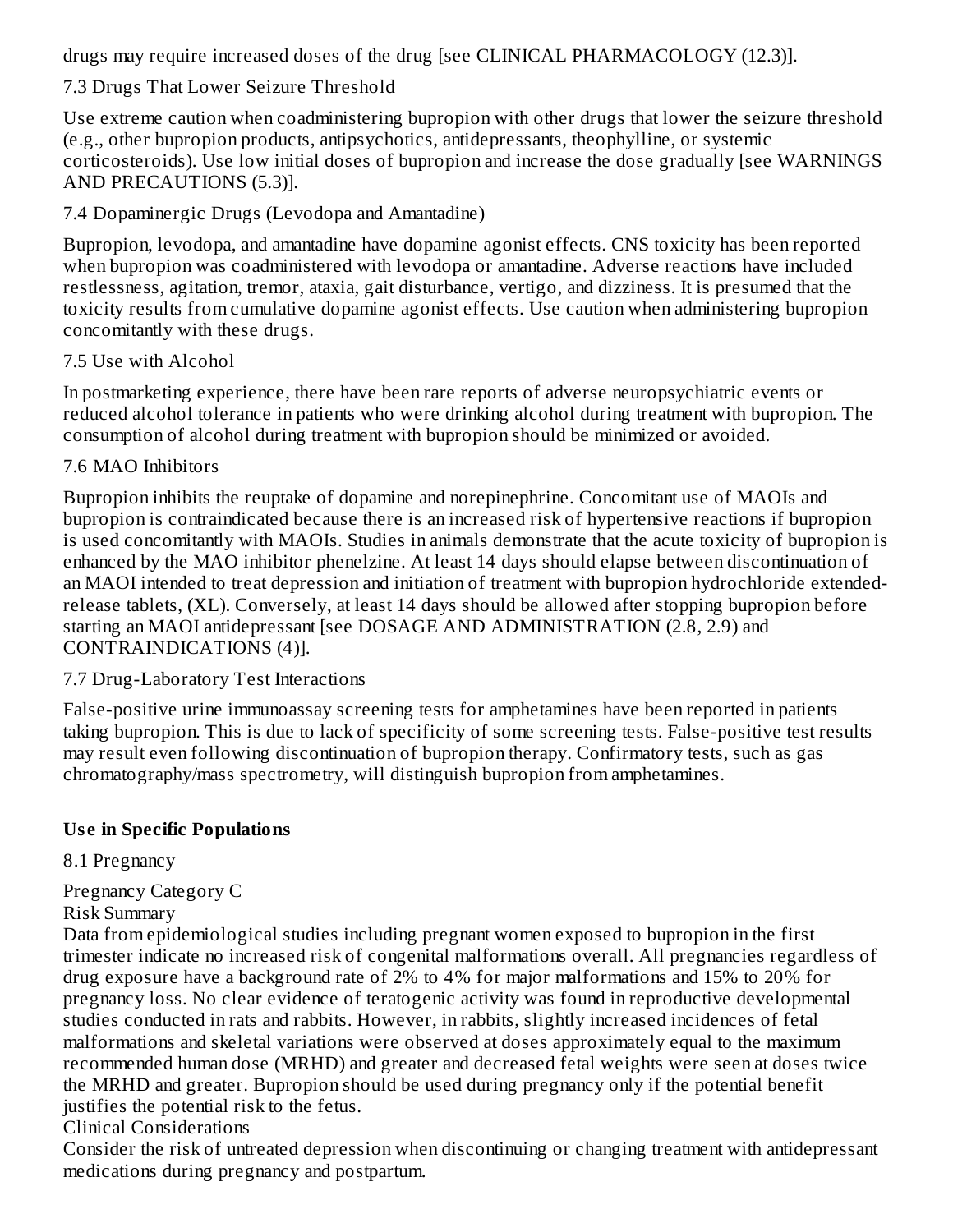### Human Data

Data from an international bupropion Pregnancy Registry (675 first trimester exposures) and a retrospective cohort study using the United Healthcare database (1,213 first trimester exposures) did not show an increased risk for malformations overall.

No increased risk for cardiovascular malformations overall has been observed after bupropion exposure during the first trimester. The prospectively observed rate of cardiovascular malformations in pregnancies with exposure to bupropion in the first trimester from the international Pregnancy Registry was 1.3% (9 cardiovascular malformations/675 first-trimester maternal bupropion exposures), which is similar to the background rate of cardiovascular malformations (approximately 1%). Data from the United Healthcare database and a case-controlled study (6,853 infants with cardiovascular malformations and 5,753 with non- cardiovascular malformations) from the National Birth Defects Prevention Study (NBDPS) did not show an increased risk for cardiovascular malformations overall after bupropion exposure during the first trimester.

Study findings on bupropion exposure during the first trimester and risk left ventricular outflow tract obstruction (LVOTO) are inconsistent and do not allow conclusions regarding possible association. The United Healthcare database lacked sufficient power to evaluate this association; the NBDPS found increased risk for LVOTO ( $n = 10$ ; adjusted OR = 2.6; 95% CI 1.2, 5.7) and the Slone Epidemiology case control study did not find increased risk for LVOTO.

Study findings on bupropion exposure during the first trimester and risk for ventricular septal defect (VSD) are inconsistent and do not allow conclusions regarding a possible association. The Slone Epidemiology Study found an increased risk for VSD following first trimester maternal bupropion exposure ( $n = 17$ ; adjusted OR = 2.5; 95% CI: 1.3, 5.0) but did not find an increased risk for any other cardiovascular malformations studied (including LVOTO as above). The NBDPS and United Healthcare database study did not find an association between first trimester maternal bupropion exposure and VSD. For the findings of LVOTO and VSD, the studies were limited by the small number of exposed cases, inconsistent findings among studies, and the potential for chance findings from multiple comparisons in case control studies.

#### Animal Data

In studies conducted in rats and rabbits, bupropion was administered orally at doses of up to 450 and 150 mg/kg/day, respectively (approximately 11 and 7 times the MRHD, respectively, on a mg/m2 basis), during the period of organogenesis. No clear evidence of teratogenic activity was found in either species; however, in rabbits, slightly increased incidences of fetal malformations and skeletal variations were observed at the lowest dose tested (25 mg/kg/day, approximately equal to the MRHD on a mg/m2 basis) and greater. Decreased fetal weights were observed at 50 mg/kg and greater. When rats were administered bupropion at oral doses of up to 300 mg/kg/day (approximately 7 times the MRHD on a mg/m2 basis) prior to mating and throughout pregnancy and lactation, there were no apparent adverse effects on offspring development.

### 8.3 Nursing Mothers

Bupropion and its metabolites are present in human milk. In a lactation study of ten women, levels of orally dosed bupropion and its active metabolites were measured in expressed milk. The average daily infant exposure (assuming 150 mL/kg daily consumption) to bupropion and its active metabolites was 2% of the maternal weight-adjusted dose. Exercise caution when bupropion is administered to a nursing woman.

### 8.4 Pediatric Use

Safety and effectiveness in the pediatric population have not been established. When considering the use of bupropion in a child or adolescent, balance the potential risks with the clinical need [see BOXED WARNING and WARNINGS AND PRECAUTIONS (5.1)].

### 8.5 Geriatric Use

Of the approximately 6,000 patients who participated in clinical trials with bupropion hydrochloride sustained-release tablets (depression and smoking cessation studies), 275 were ≥65 years old and 47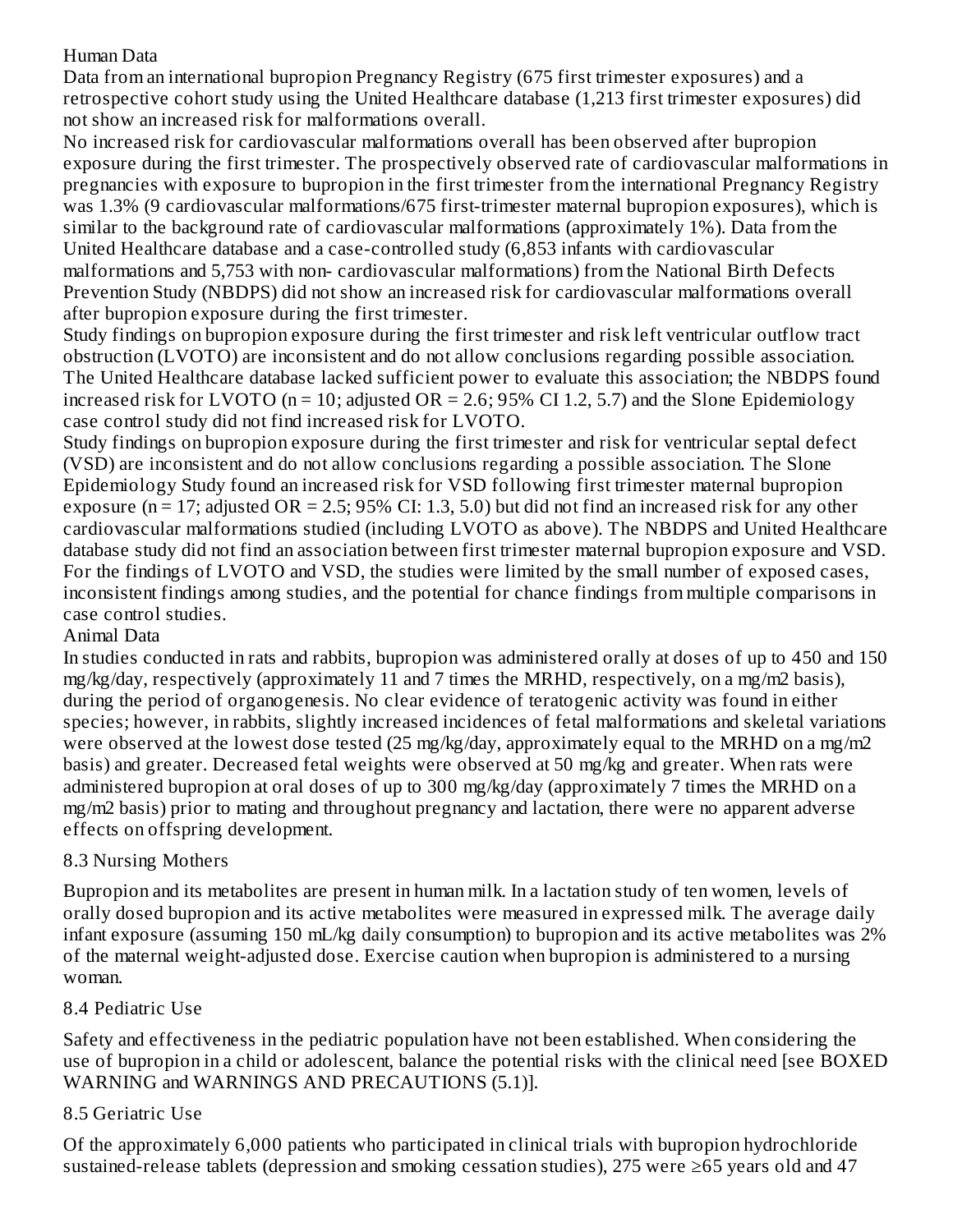were ≥75 years old. In addition, several hundred patients ≥65 years of age participated in clinical trials using the immediate-release formulation of bupropion hydrochloride (depression studies). No overall differences in safety or effectiveness were observed between these subjects and younger subjects. Reported clinical experience has not identified differences in responses between the elderly and younger patients, but greater sensitivity of some older individuals cannot be ruled out. Bupropion is extensively metabolized in the liver to active metabolites, which are further metabolized and excreted by the kidneys. The risk of adverse reactions may be greater in patients with impaired renal function. Because elderly patients are more likely to have decreased renal function, it may be necessary to consider this factor in dose selection; it may be useful to monitor renal function [see DOSAGE AND ADMINISTRATION (2.7) , USE IN SPECIFIC POPULATIONS (8.6) , and CLINICAL PHARMACOLOGY (12.3)].

### 8.6 Renal Impairment

Consider a reduced dose and/or dosing frequency of bupropion in patients with renal impairment (glomerular filtration rate: <90 mL/min). Bupropion and its metabolites are cleared renally and may accumulate in such patients to a greater extent than usual. Monitor closely for adverse reactions that could indicate high bupropion or metabolite exposures [see DOSAGE AND ADMINISTRATION (2.7) and CLINICAL PHARMACOLOGY (12.3)].

### 8.7 Hepatic Impairment

In patients with moderate to severe hepatic impairment (Child-Pugh score: 7 to 15), the maximum bupropion dose is 150 mg every other day. In patients with mild hepatic impairment (Child-Pugh score: 5 to 6), consider reducing the dose and/or frequency of dosing [see DOSAGE AND ADMINISTRATION (2.6) and CLINICAL PHARMACOLOGY (12.3)].

### **Drug Abuse** and **Dependence**

9.1 Controlled Substance

Bupropion is not a controlled substance.

9.2 Abuse

### Humans

Controlled clinical studies of bupropion HCl immediate-release conducted in normal volunteers, in subjects with a history of multiple drug abuse, and in depressed patients demonstrated an increase in motor activity and agitation/excitement.

In a population of individuals experienced with drugs of abuse, a single dose of 400 mg bupropion produced mild amphetamine-like activity as compared to placebo on the Morphine- Benzedrine Subscale of the Addiction Research Center Inventories (ARCI), and a score intermediate between placebo and amphetamine on the Liking Scale of the ARCI. These scales measure general feelings of euphoria and drug desirability.

Findings in clinical trials, however, are not known to reliably predict the abuse potential of drugs. Nonetheless, evidence from single-dose studies does suggest that the recommended daily dosage of bupropion when administered in divided doses is not likely to be significantly reinforcing to amphetamine or CNS stimulant abusers. However, higher doses (that could not be tested because of the risk of seizure) might be modestly attractive to those who abuse CNS stimulant drugs.

Bupropion hydrochloride extended-release tablets are intended for oral use only. The inhalation of crushed tablets or injection of dissolved bupropion has been reported. Seizures and/or cases of death have been reported when bupropion has been administered intranasally or by parenteral injection. Animals

Studies in rodents and primates demonstrated that bupropion exhibits some pharmacologic actions common to psychostimulants. In rodents, it has been shown to increase locomotor activity, elicit a mild stereotyped behavioral response, and increase rates of responding in several schedule-controlled behavior paradigms. In primate models assessing the positive reinforcing effects of psychoactive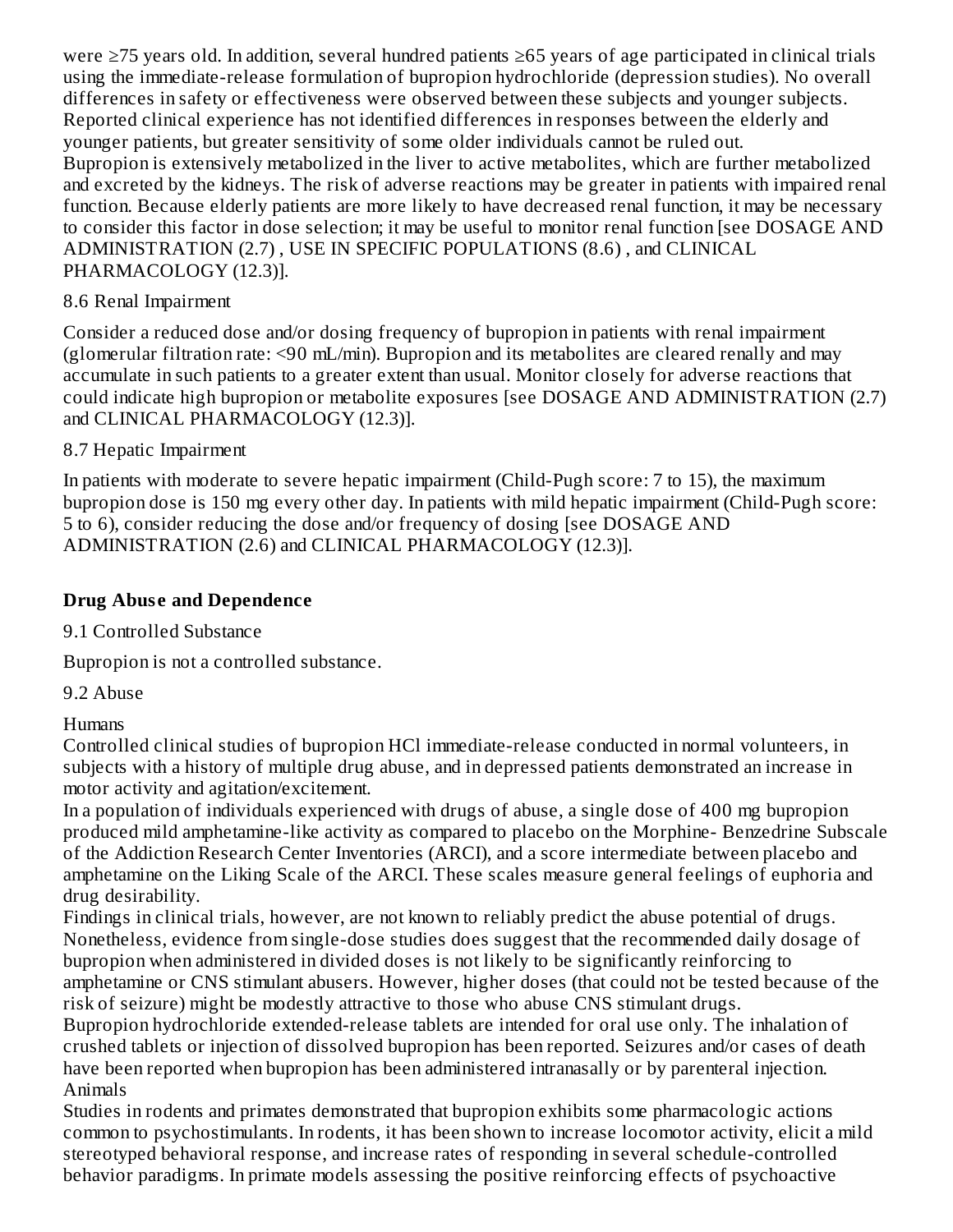drugs, bupropion was self-administered intravenously. In rats, bupropion produced amphetamine-like and cocaine-like discriminative stimulus effects in drug discrimination paradigms used to characterize the subjective effects of psychoactive drugs.

## **Overdosage**

10.1 Human Overdose Experience

Overdoses of up to 30 grams or more of bupropion have been reported. Seizure was reported in approximately one third of all cases. Other serious reactions reported with overdoses of bupropion alone included hallucinations, loss of consciousness, sinus tachycardia, and ECG changes such as conduction disturbances or arrhythmias. Fever, muscle rigidity, rhabdomyolysis, hypotension, stupor, coma, and respiratory failure have been reported mainly when bupropion was part of multiple drug overdoses.

Although most patients recovered without sequelae, deaths associated with overdoses of bupropion alone have been reported in patients ingesting large doses of the drug. Multiple uncontrolled seizures, bradycardia, cardiac failure, and cardiac arrest prior to death were reported in these patients.

10.2 Overdosage Management

Consult a Certified Poison Control Center for up-to-date guidance and advice. Telephone numbers for certified poison control centers are listed in the Physicians' Desk Reference (PDR). Call 1-800-222- 1222 or refer to www.poison.org.

There are no known antidotes for bupropion. In case of an overdose, provide supportive care, including close medical supervision and monitoring. Consider the possibility of multiple drug overdose.

## **Des cription**

Bupropion hydrochloride, USP, an antidepressant of the aminoketone class, is chemically unrelated to tricyclic, tetracyclic, selective serotonin reuptake inhibitor, or other known antidepressant agents. Its structure closely resembles that of diethylpropion; it is related to phenylethylamines. It is designated as (±)-1-(3-chorophenyl)-2-[(1,1-dimethylethyl)amino]-1-propanone hydrochloride. The molecular weight is 276.2. The molecular formula is C13H18ClNO·HCl. Bupropion hydrochloride powder is white, crystalline, and highly soluble in water. It has a bitter taste and produces the sensation of local

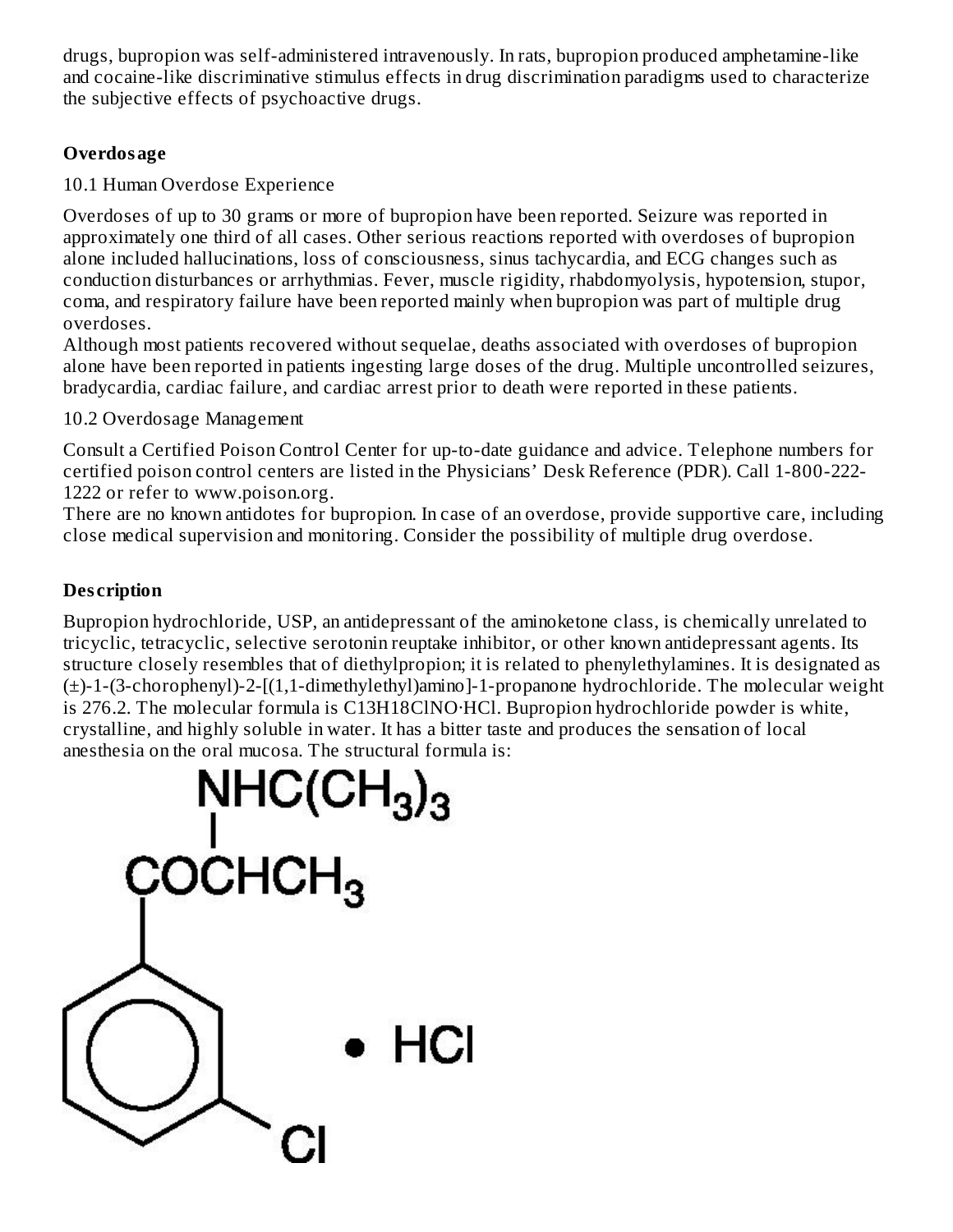Bupropion hydrochloride extended-release tablets, USP (XL) are supplied for oral administration as 150 mg and 300 mg, white to off-white extended-release tablets. Each tablet contains the labeled amount of bupropion hydrochloride and the inactive ingredients: hydroxyl propyl methyl cellulose, microcrystalline cellulose, povidone, citric acid monohydrate, colloidal silicon dioxide, magnesium stearate, methacrylic acid copolymer, talc, titanium dioxide, colloidal anhydrous silica, sodium bicarbonate, sodium lauryl sulfate and triethyl citrate.

USP Dissolution Test Pending.

## **Clinical Pharmacology**

#### 12.1 Mechanism of Action

The mechanism of action of bupropion is unknown, as is the case with other antidepressants. However, it is presumed that this action is mediated by noradrenergic and/or dopaminergic mechanisms. Bupropion is a relatively weak inhibitor of the neuronal uptake of norepinephrine and dopamine and does not inhibit monoamine oxidase or the reuptake of serotonin.

#### 12.3 Pharmacokinetics

Bupropion is a racemic mixture. The pharmacologic activity and pharmacokinetics of the individual enantiomers have not been studied.

Following chronic dosing, the mean steady-state plasma concentration of bupropion was reached within 8 days. The mean elimination half-life  $(\pm SD)$  of bupropion is 21 ( $\pm 9$ ) hours.

In a study comparing 14-day dosing with bupropion hydrochloride extended-release tablets (XL), 300 mg once-daily to the immediate-release formulation of bupropion at 100 mg 3 times daily, equivalence was demonstrated for peak plasma concentration and area under the curve for bupropion and the three metabolites (hydroxybupropion, threohydrobupropion, and erythrohydrobupropion). Additionally, in a study comparing 14-day dosing with bupropion hydrochloride extended-release tablets (XL) 300 mg once daily to the sustained-release formulation of bupropion at 150 mg 2 times daily, equivalence was demonstrated for peak plasma concentration and area under the curve for bupropion and the three metabolites.

Absorption

Following single oral administration of bupropion hydrochloride extended-release tablets (XL) to healthy volunteers, the median time to peak plasma concentrations for bupropion was approximately 5 hours. The presence of food did not affect the peak concentration or area under the curve of bupropion. Distribution

In vitro tests show that bupropion is 84% bound to human plasma proteins at concentrations up to 200 mcg/mL. The extent of protein binding of the hydroxybupropion metabolite is similar to that for bupropion, whereas the extent of protein binding of the threohydrobupropion metabolite is about half that of bupropion.

### Metabolism

Bupropion is extensively metabolized in humans. Three metabolites are active: hydroxybupropion, which is formed via hydroxylation of the tert-butyl group of bupropion, and the amino-alcohol isomers threohydrobupropion and erythrohydrobupropion, which are formed via reduction of the carbonyl group. In vitro findings suggest that CYP2B6 is the principal isoenzyme involved in the formation of hydroxybupropion, while cytochrome P450 enzymes are not involved in the formation of threohydrobupropion. Oxidation of the bupropion side chain results in the formation of a glycine conjugate of meta-chlorobenzoic acid, which is then excreted as the major urinary metabolite. The potency and toxicity of the metabolites relative to bupropion have not been fully characterized. However, it has been demonstrated in an antidepressant screening test in mice that hydroxybupropion is one half as potent as bupropion, while threohydrobupropion and erythrohydrobupropion are 5-fold less potent than bupropion. This may be of clinical importance, because the plasma concentrations of the metabolites are as high or higher than those of bupropion.

At steady state, peak plasma concentration of hydroxybupropion occurred approximately 7 hours after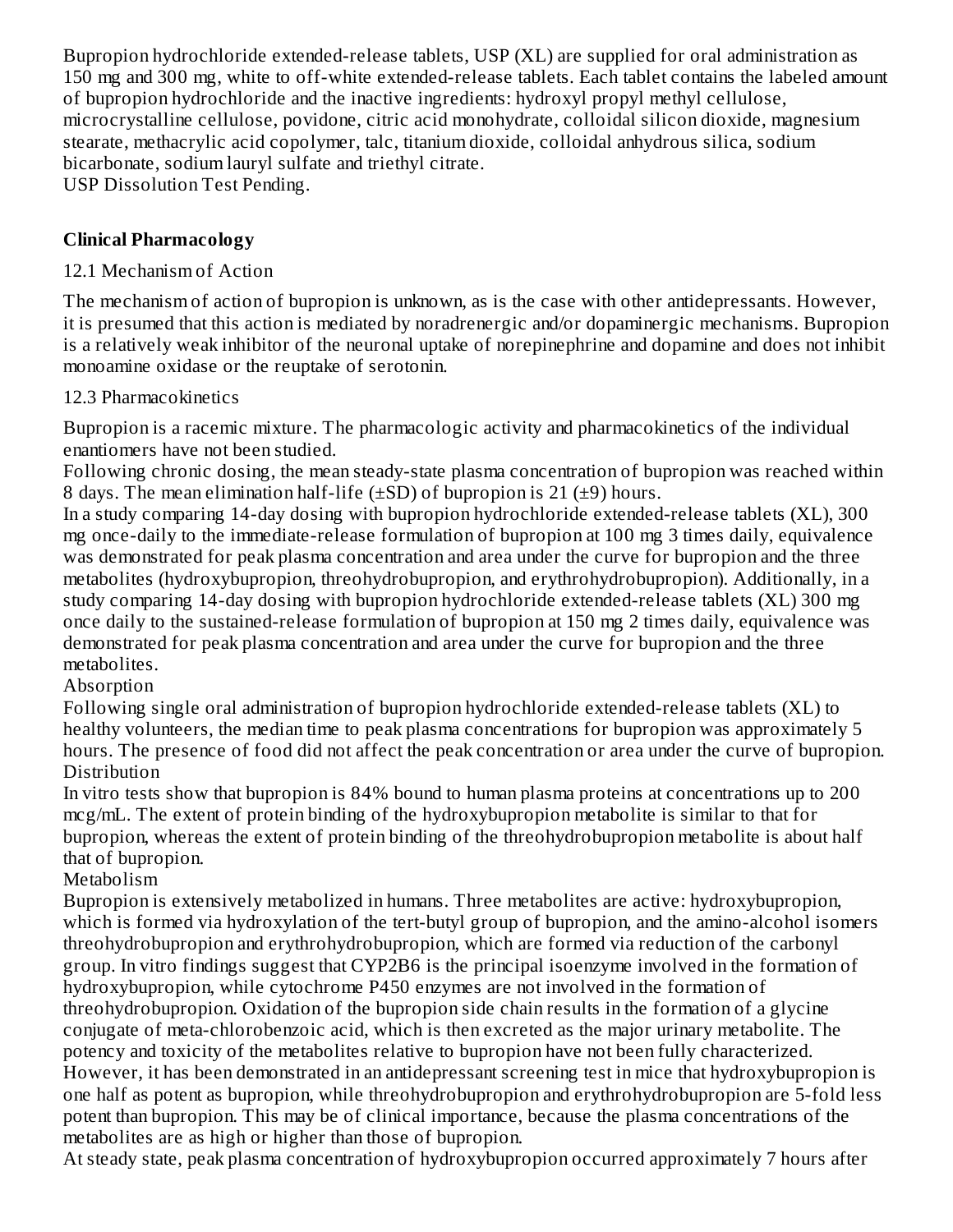administration of bupropion hydrochloride extended-release tablets (XL), and it was approximately 7 times the peak level of the parent drug. The elimination half-life of hydroxybupropion is approximately 20 (±5) hours, and its AUC at steady state is about 13 times that of bupropion. The times to peak concentrations for the erythrohydrobupropion and threohydrobupropion metabolites are similar to that of hydroxybupropion. However, the elimination half-lives of erythrohydrobupropion and threohydrobupropion are longer, approximately 33  $(\pm 10)$  and 37  $(\pm 13)$  hours, respectively, and steadystate AUCs were 1.4 and 7 times that of bupropion, respectively.

Bupropion and its metabolites exhibit linear kinetics following chronic administration of 300 to 450 mg/day.

#### Elimination

Following oral administration of 200 mg of 14C-bupropion in humans, 87% and 10% of the radioactive dose were recovered in the urine and feces, respectively. Only 0.5% of the oral dose was excreted as unchanged bupropion.

#### Population Subgroups

Factors or conditions altering metabolic capacity (e.g., liver disease, congestive heart failure [CHF], age, concomitant medications, etc.) or elimination may be expected to influence the degree and extent of accumulation of the active metabolites of bupropion. The elimination of the major metabolites of bupropion may be affected by reduced renal or hepatic function, because they are moderately polar compounds and are likely to undergo further metabolism or conjugation in the liver prior to urinary excretion.

#### Renal Impairment

There is limited information on the pharmacokinetics of bupropion in patients with renal impairment. An inter-trial comparison between normal subjects and subjects with end-stage renal failure demonstrated that the parent drug Cmax and AUC values were comparable in the 2 groups, whereas the hydroxybupropion and threohydrobupropion metabolites had a 2.3- and 2.8-fold increase, respectively, in AUC for subjects with end-stage renal failure. A second study, comparing normal subjects and subjects with moderate-to-severe renal impairment (GFR  $30.9 \pm 10.8$  mL/min) showed that after a single 150 mg dose of sustained-release bupropion, exposure to bupropion was approximately 2-fold higher in subjects with impaired renal function, while levels of the hydroxybupropion and threo/erythrohydrobupropion (combined) metabolites were similar in the 2 groups. Bupropion is extensively metabolized in the liver to active metabolites, which are further metabolized and subsequently excreted by the kidneys. The elimination of the major metabolites of bupropion may be reduced by impaired renal function. Bupropion should be used with caution in patients with renal impairment, and a reduced frequency and/or dose should be considered [see DOSAGE AND ADMINISTRATION (2.7) and USE IN SPECIFIC POPULATIONS (8.6)]. Hepatic Impairment

The effect of hepatic impairment on the pharmacokinetics of bupropion was characterized in 2 singledose trials, one in subjects with alcoholic liver disease and one in subjects with mild to severe cirrhosis. The first trial demonstrated that the half-life of hydroxybupropion was significantly longer in 8 subjects with alcoholic liver disease than in 8 healthy volunteers (32±14 hours versus 21±5 hours, respectively). Although not statistically significant, the AUCs for bupropion and hydroxybupropion were more variable and tended to be greater (by 53% to 57%) in patients with alcoholic liver disease. The differences in half-life for bupropion and the other metabolites in the 2 groups were minimal. The second trial demonstrated no statistically significant differences in the pharmacokinetics of bupropion and its active metabolites in 9 subjects with mild to moderate hepatic cirrhosis compared to 8 healthy volunteers. However, more variability was observed in some of the pharmacokinetic parameters for bupropion (AUC, Cmax, and Tmax) and its active metabolites (t1/2) in subjects with mild to moderate hepatic cirrhosis. In addition, in patients with severe hepatic cirrhosis, the bupropion Cmaxand AUC were substantially increased (mean difference: by approximately 70% and 3-fold, respectively) and more variable when compared to values in healthy volunteers; the mean bupropion half-life was also longer (29 hours in subjects with severe hepatic cirrhosis vs. 19 hours in healthy subjects). For the metabolite hydroxybupropion, the mean Cmax was approximately 69% lower. For the combined aminoalcohol isomers threohydrobupropion and erythrohydrobupropion, the mean Cmax was approximately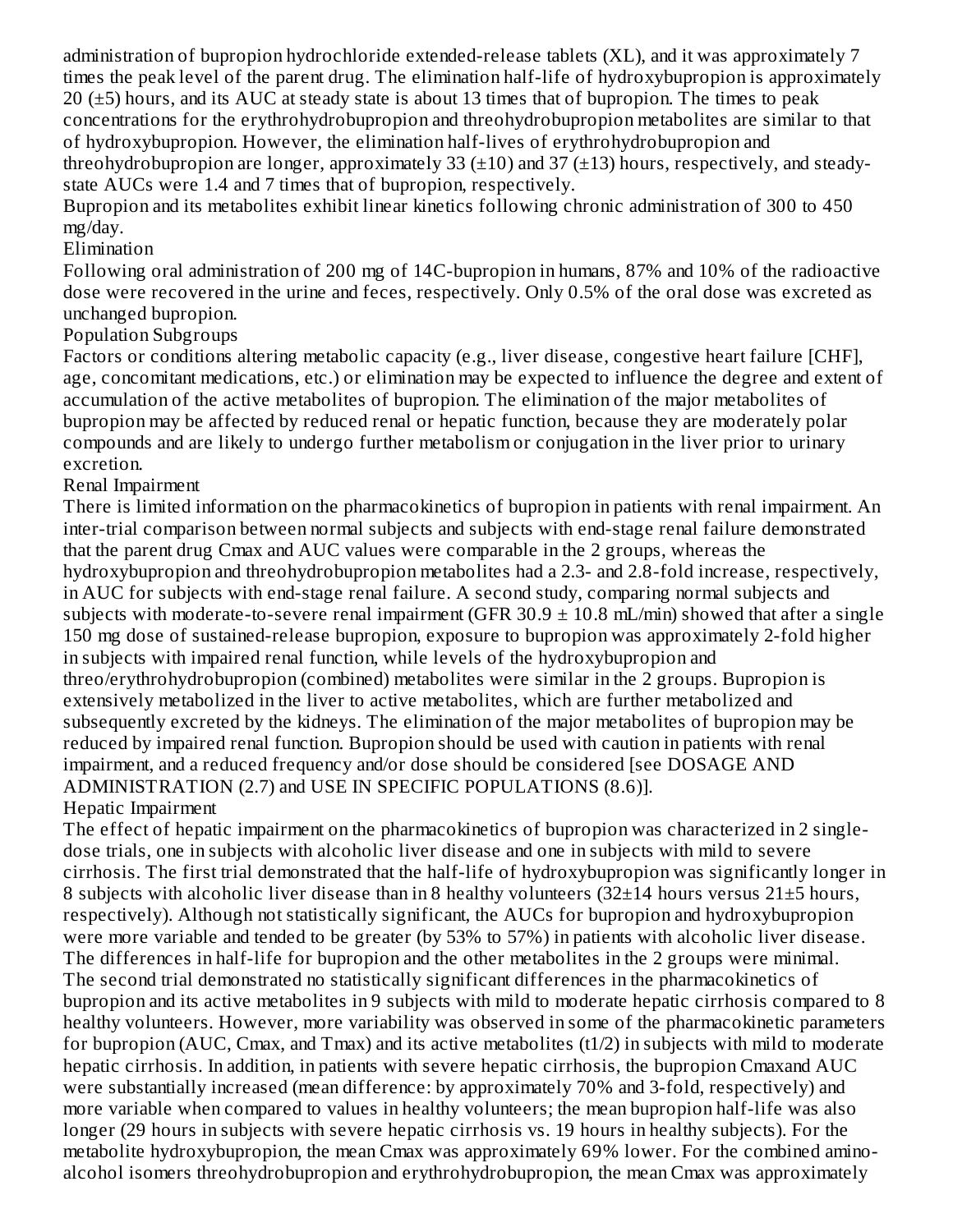31% lower. The mean AUC increased by about 1½-fold for hydroxybupropion and about 2½-fold for threo/erythrohydrobupropion. The median Tmax was observed 19 hours later for hydroxybupropion and 31 hours later for threo/erythrohydrobupropion. The mean half-lives for hydroxybupropion and threo/erythrohydrobupropion were increased 5- and 2-fold, respectively, in patients with severe hepatic cirrhosis compared to healthy volunteers [see DOSAGE AND ADMINISTRATION (2.6) and USE IN SPECIFIC POPULATIONS (8.7)].

Left Ventricular Dysfunction

During a chronic dosing study with bupropion in 14 depressed patients with left ventricular dysfunction (history of CHF or an enlarged heart on x-ray), there was no apparent effect on the pharmacokinetics of bupropion or its metabolites, compared to healthy volunteers. Age

The effects of age on the pharmacokinetics of bupropion and its metabolites have not been fully characterized, but an exploration of steady-state bupropion concentrations from several depression efficacy studies involving patients dosed in a range of 300 to 750 mg/day, on a 3 times daily schedule, revealed no relationship between age (18 to 83 years) and plasma concentration of bupropion. A singledose pharmacokinetic study demonstrated that the disposition of bupropion and its metabolites in elderly subjects was similar to that in younger subjects. These data suggest that there is no prominent effect of age on bupropion concentration; however, another single- and multiple-dose pharmacokinetic study suggested that the elderly are at increased risk for accumulation of bupropion and its metabolites [see USE IN SPECIFIC POPULATIONS (8.5)].

Gender

A single-dose study involving 12 healthy male and 12 healthy female volunteers revealed no sex-related differences in the pharmacokinetic parameters of bupropion. In addition, pooled analysis of bupropion pharmacokinetic data from 90 healthy male and 90 healthy female volunteers revealed no sex-related differences in the peak plasma concentrations of bupropion. The mean systemic exposure (AUC) was approximately 13% higher in male volunteers compared to female volunteers. **Smokers** 

The effects of cigarette smoking on the pharmacokinetics of bupropion hydrochloride were studied in 34 healthy male and female volunteers; 17 were chronic cigarette smokers and 17 were nonsmokers. Following oral administration of a single 150 mg dose of bupropion, there was no statistically significant difference in Cmax, half-life, Tmax, AUC, or clearance of bupropion or its active metabolites between smokers and nonsmokers.

Drug Interactions

Potential for Other Drugs to Affect Bupropion

In vitro studies indicate that bupropion is primarily metabolized to hydroxybupropion by CYP2B6. Therefore, the potential exists for drug interactions between bupropion and drugs that are inhibitors or inducers of CYP2B6. In addition, in vitro studies suggest that paroxetine, sertraline, norfluoxetine, fluvoxamine, and nelfinavir inhibit the hydroxylation of bupropion.

Inhibitors of CYP2B6

Ticlopidine and Clopidogrel: In a study in healthy male volunteers, clopidogrel 75 mg once daily or ticlopidine 250 mg twice daily increased exposures (Cmax and AUC) of bupropion by 40% and 60% for clopidogrel, by 38% and 85% for ticlopidine, respectively. The exposures of hydroxybupropion were decreased.

Prasugrel: In healthy subjects, prasugrel increased bupropion Cmax and AUC values by 14% and 18%, respectively, and decreased Cmax and AUC values of hydroxybupropion by 32% and 24%, respectively.

Cimetidine: Following oral administration of bupropion 300 mg with and without cimetidine 800 mg in 24 healthy young male volunteers, the pharmacokinetics of bupropion and hydroxybupropion were unaffected. However, there were 16% and 32% increases in the AUC and Cmax, respectively, of the combined moieties of threohydrobupropion and erythrohydrobupropion.

Citalopram: Citalopram did not affect the pharmacokinetics of bupropion and its three metabolites. Inducers of CYP2B6

Ritonavir and Lopinavir: In a healthy volunteer study, ritonavir 100 mg twice daily reduced the AUC and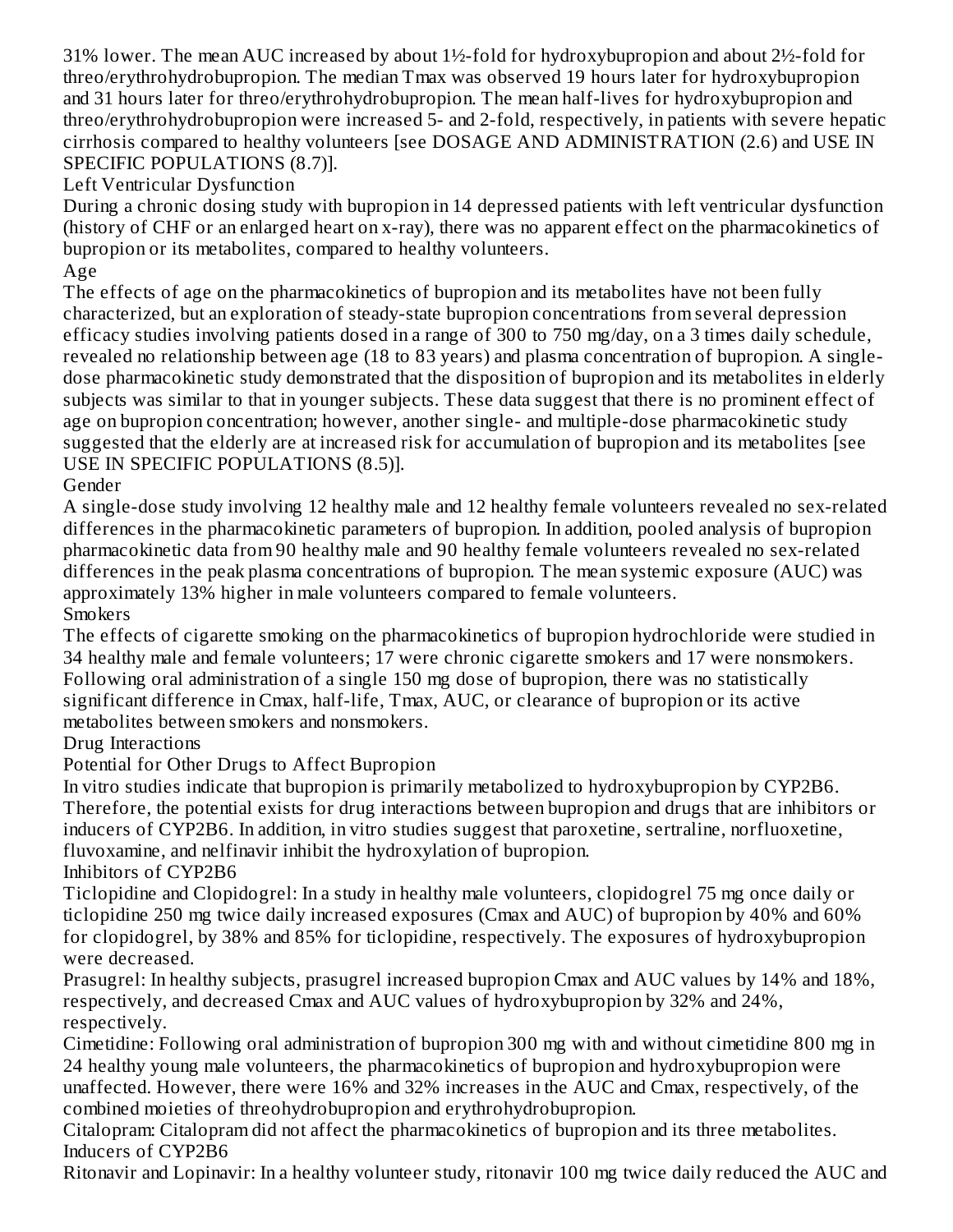Cmax of bupropion by 22% and 21%, respectively. The exposure of the hydroxybupropion metabolite was decreased by 23%, the threohydrobupropion decreased by 38%, and the erythrohydrobupropion decreased by 48%. In a second healthy volunteer study, ritonavir 600 mg twice daily decreased the AUC and Cmax of bupropion by 66% and 62%, respectively. The exposure of the hydroxybupropion metabolite was decreased by 78%, the threohydrobupropion decreased by 50%, and the erythrohydrobupropion decreased by 68%.

In another healthy volunteer study, lopinavir 400 mg/ritonavir 100 mg twice daily decreased bupropion AUC and Cmax by 57%. The AUC and Cmax of hydroxybupropion metabolite were decreased by 50% and 31%, respectively.

Efavirenz: In a study of healthy volunteers, efavirenz 600 mg once daily for 2 weeks reduced the AUC and Cmax of bupropion by approximately 55% and 34%, respectively. The AUC of hydroxybupropion was unchanged, whereas Cmax of hydroxybupropion was increased by 50%.

Carbamazepine, Phenobarbital, Phenytoin: While not systematically studied, these drugs may induce the metabolism of bupropion.

Potential for Bupropion to Affect Other Drugs

Animal data indicated that bupropion may be an inducer of drug-metabolizing enzymes in humans. In a study of 8 healthy male volunteers, following a 14-day administration of bupropion 100 mg three times per day, there was no evidence of induction of its own metabolism. Nevertheless, there may be the potential for clinically important alterations of blood levels of coadministered drugs. Drugs Metabolized by CYP2D6

In vitro, bupropion and hydroxybupropion are CYP2D6 inhibitors. In a clinical study of 15 male subjects (ages 19 to 35 years) who were extensive metabolizers of CYP2D6, bupropion given as 150 mg twice daily followed by a single dose of 50 mg desipramine increased the Cmax, AUC, and T½ of desipramine by an average of approximately 2-, 5-, and 2-fold, respectively. The effect was present for at least 7 days after the last dose of bupropion. Concomitant use of bupropion with other drugs metabolized by CYP2D6 has not been formally studied.

Citalopram: Although citalopram is not primarily metabolized by CYP2D6, in one study bupropion increased the Cmax and AUC of citalopram by 30% and 40%, respectively.

Lamotrigine: Multiple oral doses of bupropion had no statistically significant effects on the single-dose pharmacokinetics of lamotrigine in 12 healthy volunteers.

## **Nonclinical Toxicology**

13.1 Carcinogenesis, Mutagenesis, Impairment of Fertility

Lifetime carcinogenicity studies were performed in rats and mice at doses up to 300 and 150 mg/kg/day bupropion hydrochloride, respectively. These doses are approximately 7 and 2 times the maximum recommended human dose (MRHD), respectively, on a mg/m2 basis. In the rat study there was an increase in nodular proliferative lesions of the liver at doses of 100 to 300 mg/kg/day of bupropion hydrochloride (approximately 2 to 7 times the MRHD on a mg/m2 basis); lower doses were not tested. The question of whether or not such lesions may be precursors of neoplasms of the liver is currently unresolved. Similar liver lesions were not seen in the mouse study, and no increase in malignant tumors of the liver and other organs was seen in either study.

Bupropion produced a positive response (2 to 3 times control mutation rate) in 2 of 5 strains in one Ames bacterial mutagenicity assay, but was negative in another. Bupropion produced an increase in chromosomal aberrations in 1 of 3 in vivo rat bone marrow cytogenetic studies.

A fertility study in rats at doses up to 300 mg/kg/day revealed no evidence of impaired fertility.

## **Clinical Studies**

14.1 Major Depressive Disorder

The efficacy of bupropion in the treatment of major depressive disorder was established with the immediate-release formulation of bupropion hydrochloride in two 4-week, placebo-controlled trials in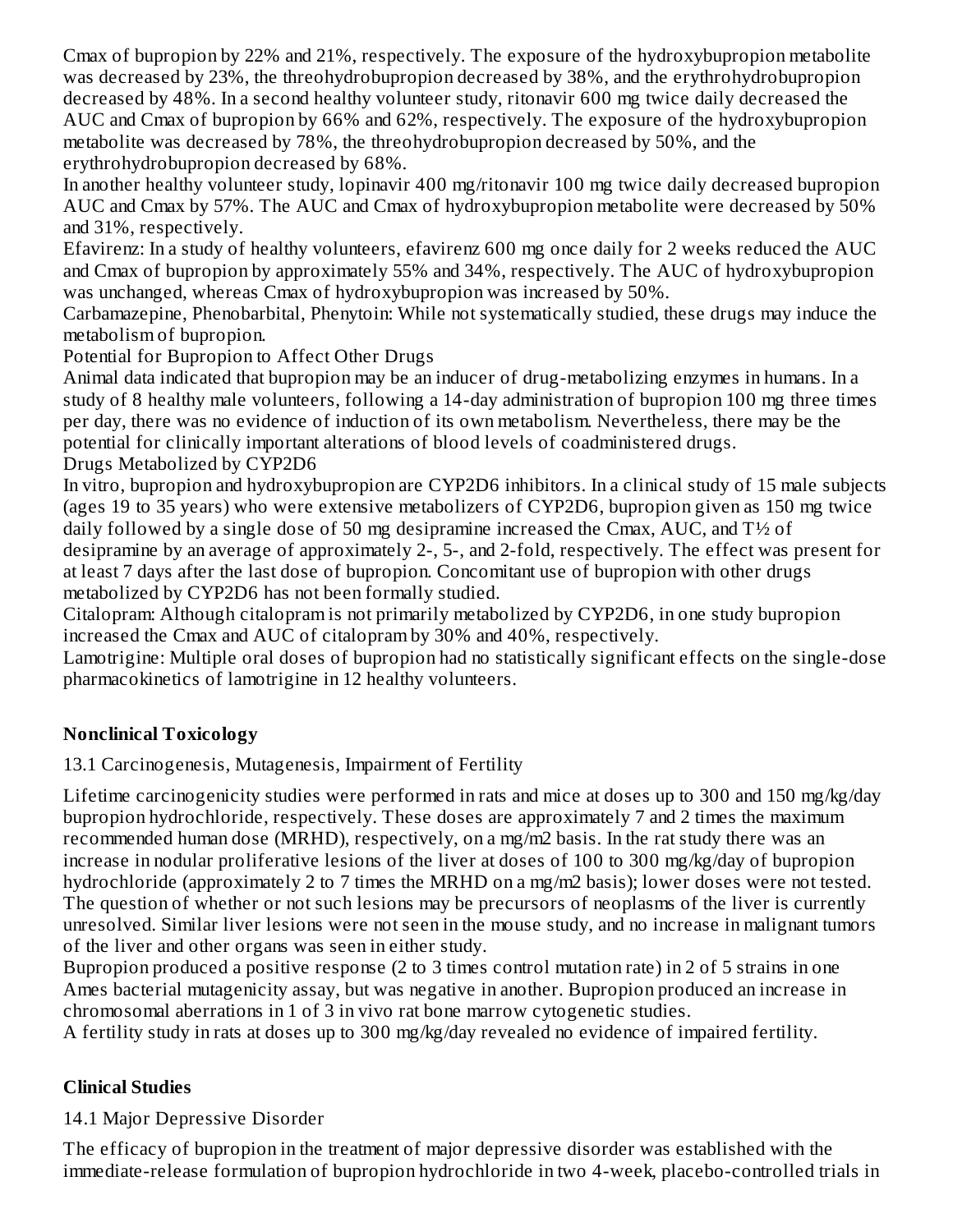adult inpatients with MDD and in one 6-week, placebo-controlled trial in adult outpatients with MDD. In the first study, the bupropion dose range was 300 mg to 600 mg per day administered in 3 divided doses; 78% of patients were treated with doses of 300 mg to 450 mg per day. The trial demonstrated the efficacy of bupropion as measured by the Hamilton Depression Rating Scale (HAMD) total score, the HAMD depressed mood item (item 1), and the Clinical Global Impressions-Severity Scale (CGI-S). The second study included 2 fixed doses of bupropion (300 mg and 450 mg per day) and placebo. This trial demonstrated the efficacy of bupropion for only the 450 mg dose. The efficacy results were significant for the HAMD total score and the CGI-S severity score, but not for HAMD item 1. In the third study, outpatients were treated with bupropion 300 mg per day. This study demonstrated the efficacy of bupropion as measured by the HAMD total score, the HAMD item 1, the Montgomery-Asberg Depression Rating Scale (MADRS), the CGI-S score, and the CGI-Improvement Scale (CGI-I) score.

A longer-term, placebo-controlled, randomized withdrawal trial demonstrated the efficacy of bupropion HCl sustained-release in the maintenance treatment of MDD. The trial included adult outpatients meeting DSM-IV criteria for MDD, recurrent type, who had responded during an 8-week open-label trial of bupropion 300 mg per day. Responders were randomized to continuation of bupropion 300 mg per day or placebo for up to 44 weeks of observation for relapse. Response during the open-label phase was defined as a CGI-Improvement Scale score of 1 (very much improved) or 2 (much improved) for each of the final 3 weeks. Relapse during the double-blind phase was defined as the investigator's judgment that drug treatment was needed for worsening depressive symptoms. Patients in the bupropion group experienced significantly lower relapse rates over the subsequent 44 weeks compared to those in the placebo group.

Although there are no independent trials demonstrating the efficacy of bupropion in the acute treatment of MDD, studies have demonstrated similar bioavailability between the immediate-, sustained-, and extended-release formulations of bupropion HCl under steady-state conditions (i.e., the exposures [Cmax and AUC] for bupropion and its metabolites are similar among the 3 formulations).

#### 14.2 Seasonal Affective Disorder

The efficacy of bupropion in the prevention of seasonal major depressive episodes associated with SAD was established in 3 randomized, double-blind, placebo-controlled trials in adult outpatients with a history of MDD with an autumn-winter seasonal pattern (as defined by DSM-IV criteria). Bupropion treatment was initiated prior to the onset of symptoms in the autumn (September to November). Treatment was discontinued following a 2 week taper that began during the first week of spring (fourth week of March), resulting in a treatment duration of approximately 4 to 6 months for the majority of patients. Patients were randomized to treatment with bupropion or placebo. The initial bupropion dose was 150 mg once daily for 1 week, followed by up-titration to 300 mg once daily. Patients who were deemed by the investigator to be unlikely or unable to tolerate 300 mg once daily were allowed to remain on, or had their dose reduced to, 150 mg once daily. The mean bupropion doses in the 3 trials ranged from 257 mg to 280 mg per day. Approximately 59% of patients continued in the study for 3 to 6 months; 26% continued for <3 months, 15% continued for >6 months.

To enter the trials, patients must have had a low level of depressive symptoms, as demonstrated by a score of <7 on the Hamilton Depression Rating Scale-17 (HAMD17) and a HAMD24 score of <14. The primary efficacy measure was the Structured Interview Guide for the Hamilton Depression Rating Scale, Seasonal Affective Disorders (SIGH-SAD), which is identical to the HAMD24. The SIGH-SAD consists of the HAMD17 plus 7 items specifically assessing core symptoms of seasonal affective disorder: social withdrawal, weight gain, increased appetite, increased eating, carbohydrate craving, hypersomnia, and fatigability. The primary efficacy endpoint was the onset of a seasonal major depressive episode. The criteria for defining an episode included: 1) the investigator's judgment that a major depressive episode had occurred or that the patient required intervention for depressive symptoms, or 2) a SIGH-SAD score of >20 on 2 consecutive weeks. The primary analysis was a comparison of depression-free rates between the bupropion and placebo groups. In these 3 trials, the percentage of patients who were depression-free (did not have an episode of MDD)

at the end of treatment was significantly higher in the bupropion group than in the placebo group: 81.4%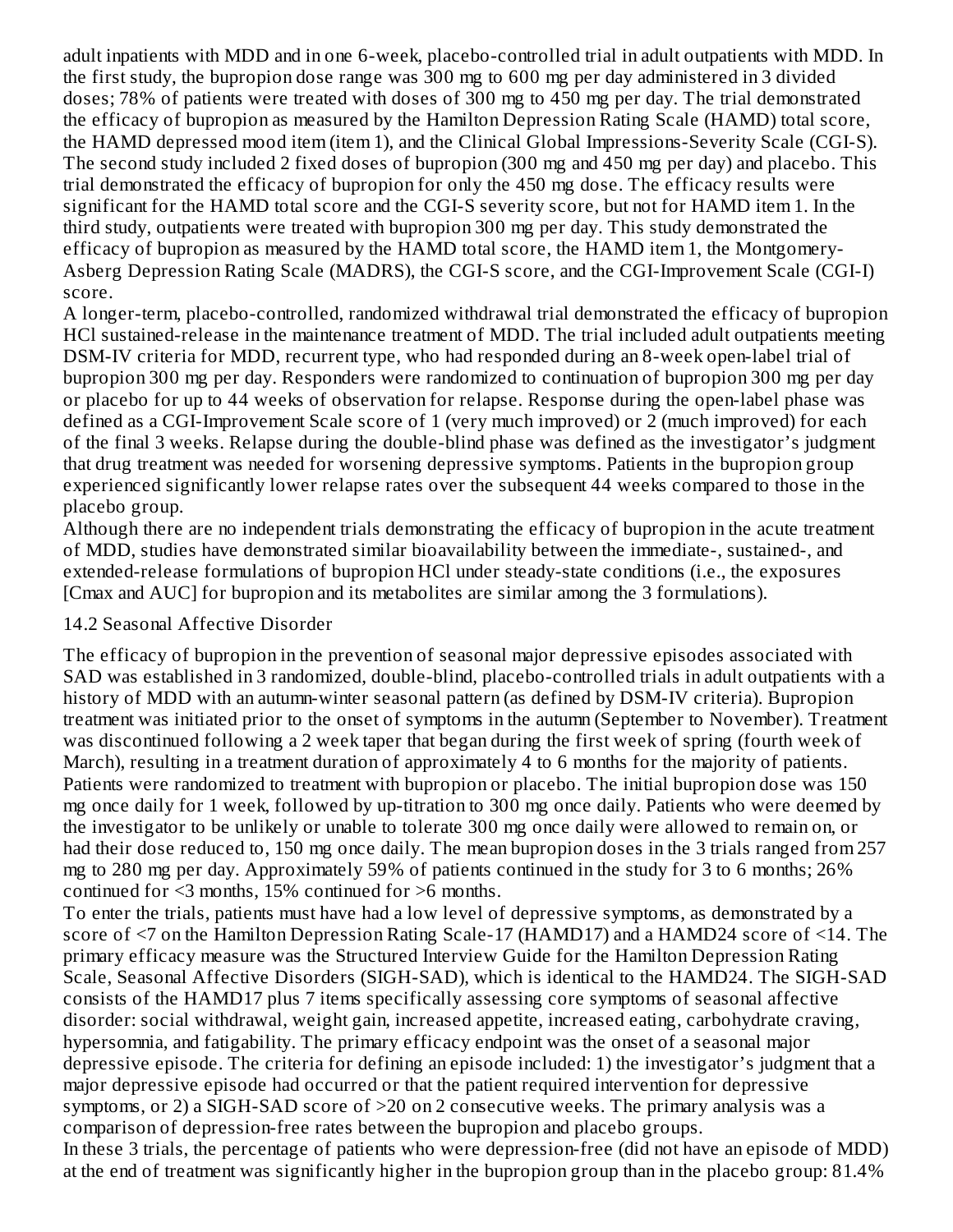vs. 69.7%, 87.2% vs. 78.7%, and 84.0% vs. 69.0% for Trials 1, 2 and 3, respectively. For the 3 trials combined, the depression-free rate was 84.3% versus 72.0% in the bupropion and placebo group, respectively.

## **How Supplied**

Bupropion hydrochloride extended-release tablets, USP (XL), 150 mg are white to off white capsule shaped, biconvex coated tablets de-bossed with 'I' on one side and '13' on the other side and are available in bottles of 30 tablets (NDC 69097-875-02), bottles of 90 tablets (NDC 69097-875-05) and bottles of 500 tablets (NDC 69097-875-12).

Bupropion hydrochloride extended-release tablets, USP (XL), 300 mg are white to off white capsule shaped, biconvex coated tablets de-bossed with 'I 71' on one side and plain on the other side and are available in bottles of 30 tablets (NDC 69097-876-02) and bottle of 500 tablets (NDC 69097-876-12). Store bupropion HCl extended-release tablets at 20° to 25°C (68°F to 77°F) [see USP Controlled Room Temperature]. Dispense in a tight, light-resistant container as defined in the USP.

## **Medication Guide**

MEDICATION GUIDE Bupropion Hydrochloride Extended-Release tablets (XL) (bue proe' pee on hye'' droe klor' ide)

IMPORTANT: Be sure to read the three sections of this Medication Guide. The first section is about the risk of suicidal thoughts and actions with antidepressant medicines; the second section is about the risk of changes in thinking and behavior, depression and suicidal thoughts or actions with medicines used to quit smoking; and the third section is entitled "What Other Important Information Should I Know About bupropion hydrochloride extended-release tablets (XL)?"

Antidepressant Medicines, Depression and Other Serious Mental Illnesses, and Suicidal Thoughts or Actions

This section of the Medication Guide is only about the risk of suicidal thoughts and actions with antidepressant medicines.

What is the most important information I should know about antidepressant medicines, depression and other serious mental illnesses, and suicidal thoughts or actions?

Antidepressant medicines may increase the risk of suicidal thoughts or actions in some children, teenagers, or young adults within the first few months of treatment.

Depression or other serious mental illnesses are the most important causes of suicidal thoughts and actions. Some people may have a particularly high risk of having suicidal thoughts or actions. These include people who have (or have a family history of) bipolar illness (also called manic-depressive illness) or suicidal thoughts or actions.

How can I watch for and try to prevent suicidal thoughts and actions in myself or a family member?

Pay close attention to any changes, especially sudden changes, in mood, behaviors, thoughts, or feelings. This is very important when an antidepressant medicine is started or when the dose is changed. Call your healthcare provider right away to report new or sudden changes in mood, behavior, thoughts, or feelings.

Keep all follow up visits with your healthcare provider as scheduled. Call the healthcare provider between visits as needed, especially if you have concerns about symptoms.

Call your healthcare provider right away if you or your family member has any of the following symptoms, especially if they are new, worse, or worry you:

- thoughts about suicide or dying
- attempts to commit suicide
- new or worse depression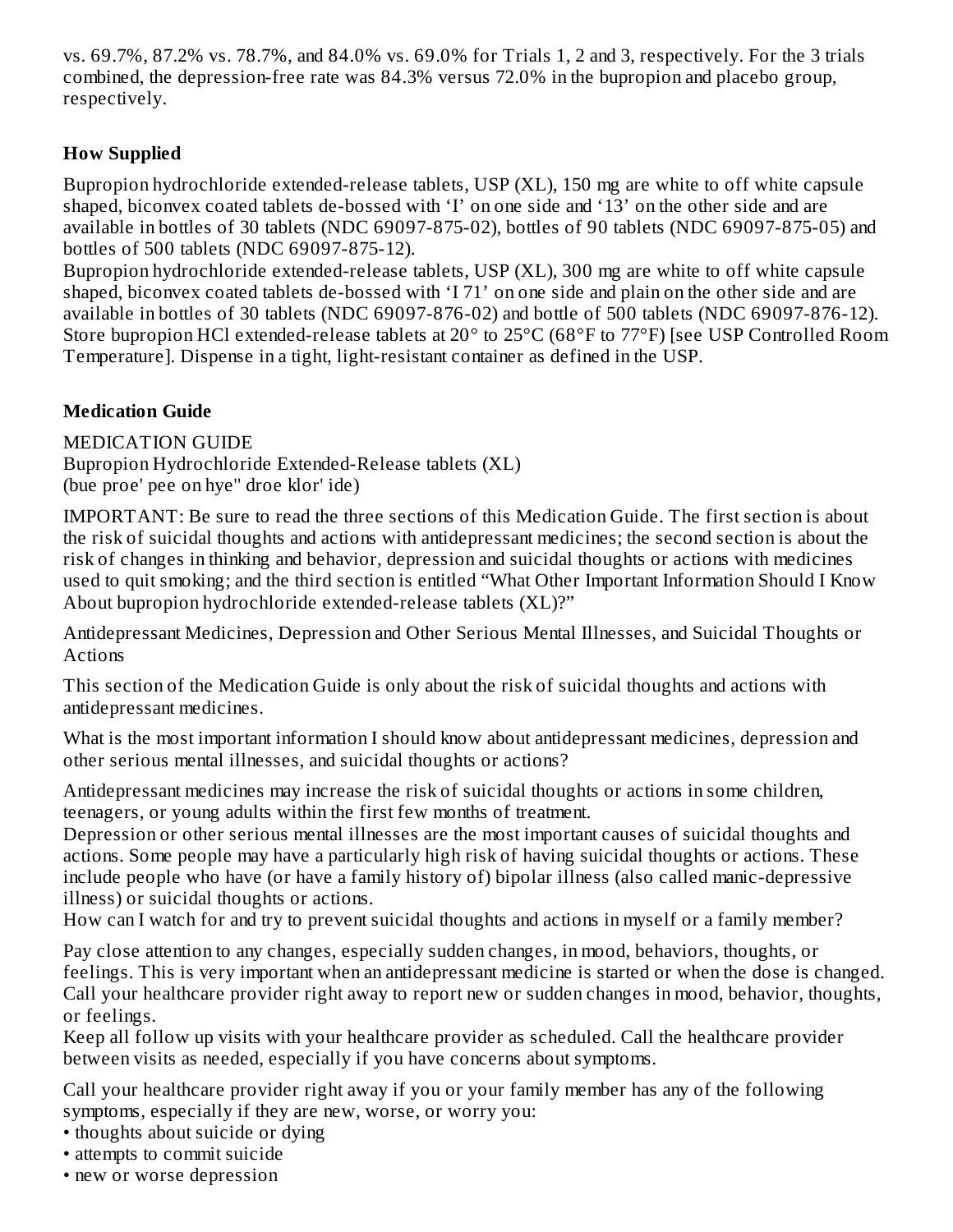- new or worse anxiety
- feeling very agitated or restless
- panic attacks
- trouble sleeping (insomnia)
- new or worse irritability
- acting aggressive, being angry, or violent
- acting on dangerous impulses
- an extreme increase in activity and talking (mania)
- other unusual changes in behavior or mood

What else do I need to know about antidepressant medicines?

Never stop an antidepressant medicine without first talking to a healthcare provider. Stopping an antidepressant medicine suddenly can cause other symptoms.

Antidepressants are medicines used to treat depression and other illnesses. It is important to discuss all the risks of treating depression and also the risks of not treating it. Patients and their families or other caregivers should discuss all treatment choices with the healthcare provider, not just the use of antidepressants.

Antidepressant medicines have other side effects. Talk to the healthcare provider about the side effects of the medicine prescribed for you or your family member.

Antidepressant medicines can interact with other medicines. Know all of the medicines that you or your family member takes. Keep a list of all medicines to show the healthcare provider. Do not start new medicines without first checking with your healthcare provider.

It is not known if bupropion hydrochloride extended-release tablets (XL) are safe and effective in children under the age of 18.

Quitting Smoking, Quit-Smoking Medications, Changes in Thinking and Behavior, Depression, and Suicidal Thoughts or Actions

This section of the Medication Guide is only about the risk of changes in thinking and behavior, depression and suicidal thoughts or actions with drugs used to quit smoking. Although bupropion hydrochloride extended-release tablets (XL) are not a treatment for quitting smoking, it contains the same active ingredient (bupropion hydrochloride) as ZYBAN® which is used to help patients quit smoking.

Talk to your healthcare provider or your family member's healthcare provider about:

all risks and benefits of quit-smoking medicines.

all treatment choices for quitting smoking.

When you try to quit smoking, with or without bupropion you may have symptoms that may be due to nicotine withdrawal, including:

urge to smoke frustration restlessness depressed mood anger decreased heart rate trouble sleeping feeling anxious increased appetite irritability difficulty concentrating weight gain

Some people have even experienced suicidal thoughts when trying to quit smoking without medication.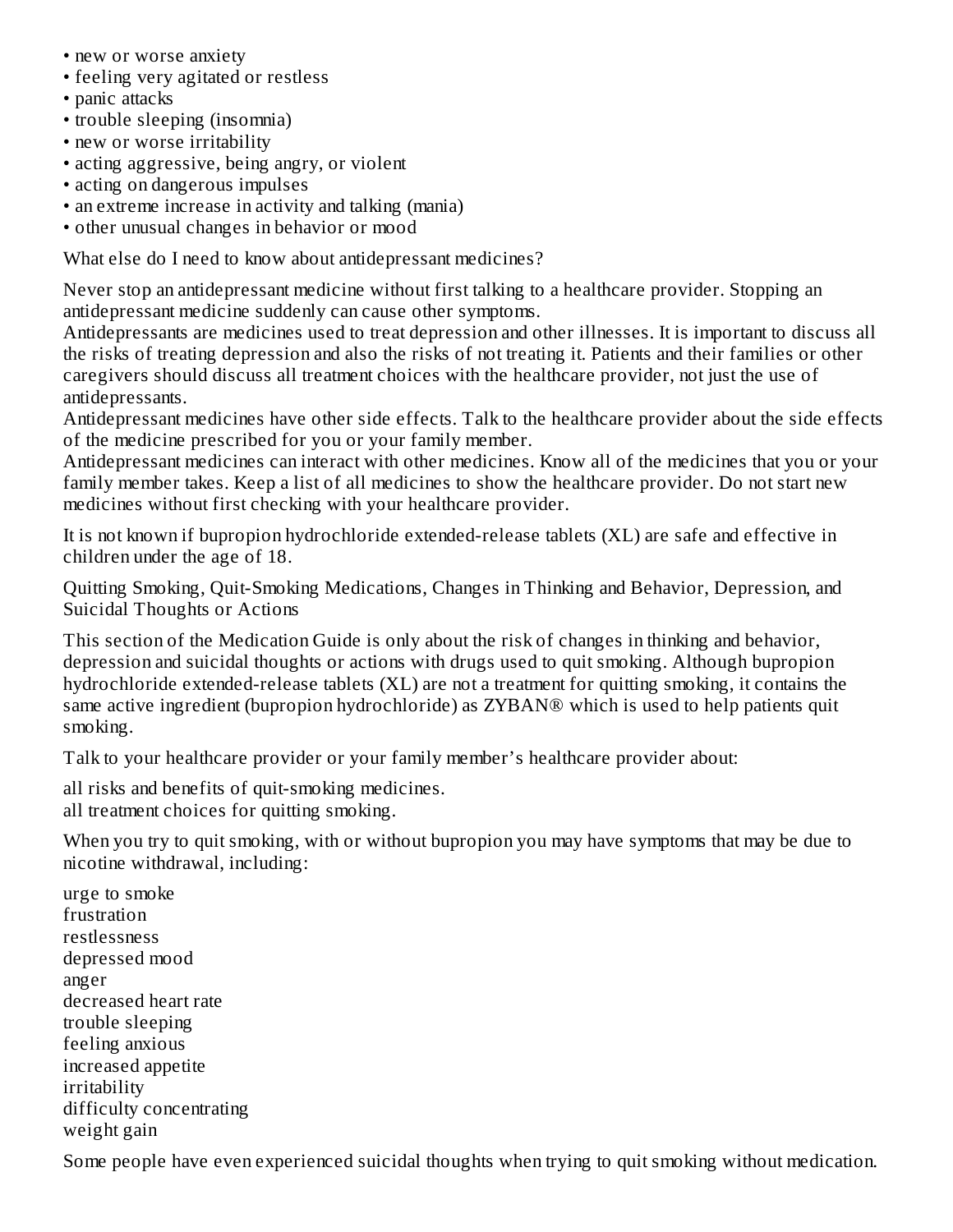Sometimes quitting smoking can lead to worsening of mental health problems that you already have, such as depression.

Some people have had serious side effects while taking bupropion to help them quit smoking, including:

New or worse mental health problems, such as changes in behavior or thinking, aggression, hostility, agitation, depression, or suicidal thoughts or actions. Some people had these symptoms when they began taking bupropion, and others developed them after several weeks of treatment, or after stopping bupropion. These symptoms happened more often in people who had a history of mental health problems before taking bupropion than in people without a history of mental health problems.

Stop taking bupropion hydrochloride extended-release tablets (XL) and call your healthcare provider right away if you, your family, or caregiver notice any of these symptoms. Work with your healthcare provider to decide whether you should continue to take bupropion hydrochloride extended-release tablets (XL). In many people, these symptoms went away after stopping bupropion hydrochloride extended-release tablets (XL), but in some people symptoms continued after stopping bupropion hydrochloride extended-release tablets (XL). It is important for you to follow-up with your healthcare provider until your symptoms go away. Before taking bupropion hydrochloride extended-release tablets (XL), tell your healthcare provider if you have ever had depression or other mental health problems. You should also tell your healthcare provider about any symptoms you had during other times you tried to quit smoking, with or without bupropion.

What Other Important Information Should I Know About Bupropion Hydrochloride Extended-Release Tablets (XL)?

Seizures: There is a chance of having a seizure (convulsion, fit) with bupropion hydrochloride extended-release tablets (XL), especially in people:

with certain medical problems who take certain medicines

The chance of having seizures increases with higher doses of bupropion hydrochloride extendedrelease tablets (XL). For more information, see the sections "Who should not take bupropion hydrochloride extended-release tablets (XL)?" and "What should I tell my healthcare provider before taking bupropion hydrochloride extended-release tablets (XL)?"

Tell your healthcare provider about all of your medical conditions and all the medicines you take.

Do not take any other medicines while you are taking bupropion hydrochloride extended-release tablets (XL) unless your healthcare provider has said it is okay to take them.

If you have a seizure while taking bupropion hydrochloride extended-release tablets (XL), stop taking the tablets and call your healthcare provider right away. Do not take bupropion hydrochloride extendedrelease tablets (XL) again if you have a seizure.

High blood pressure (hypertension). Some people get high blood pressure that can be severe, while taking bupropion hydrochloride extended-release tablets (XL). The chance of high blood pressure may be higher if you also use nicotine replacement therapy (such as a nicotine patch) to help you stop smoking (see the section of this Medication Guide called "How should I take bupropion hydrochloride extended-release tablets (XL)?").

Manic episodes. Some people may have periods of mania while taking bupropion hydrochloride extended-release tablets (XL), including:

Greatly increased energy Severe trouble sleeping Racing thoughts Reckless behavior Unusually grand ideas Excessive happiness or irritability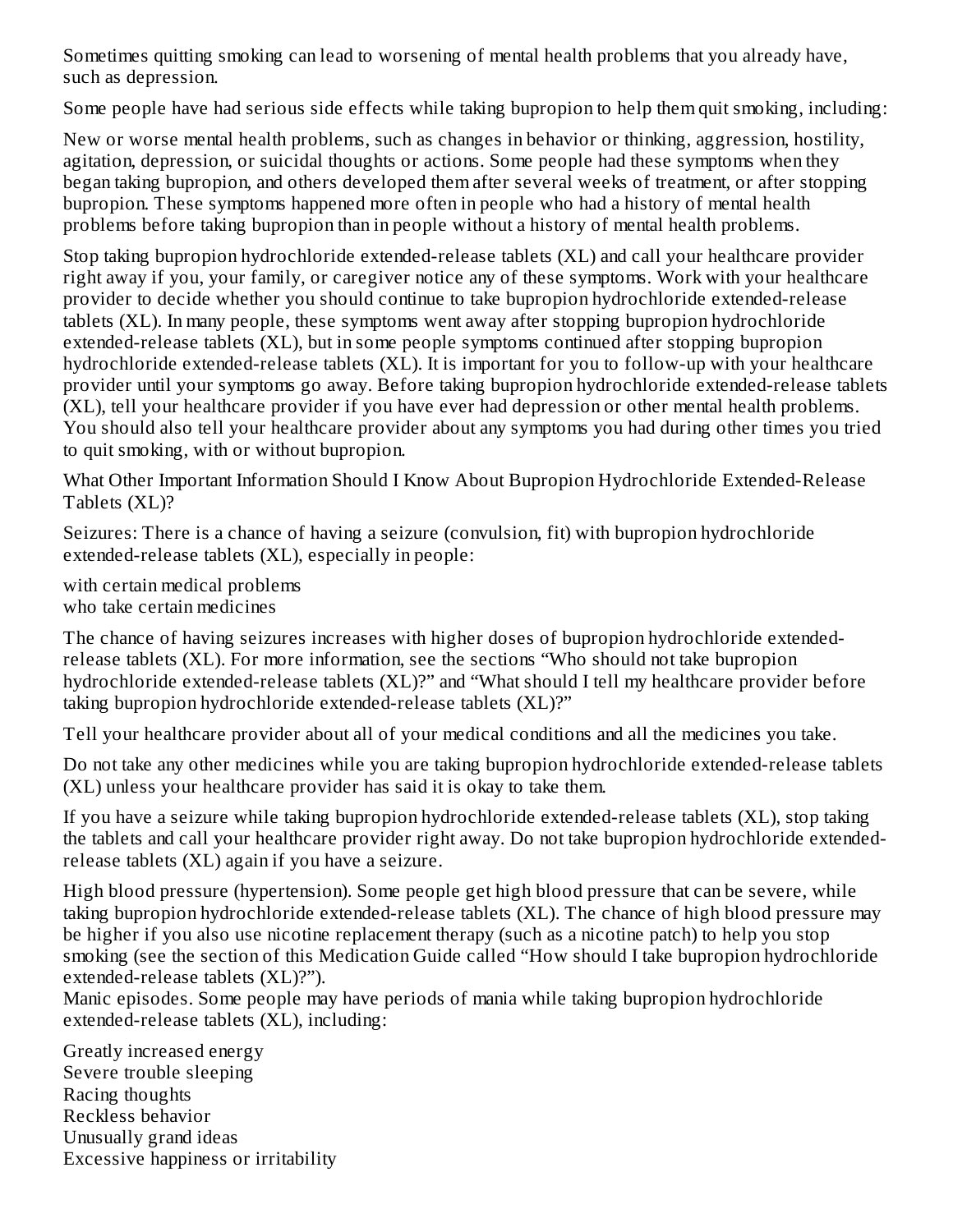Talking more or faster than usual

If you have any of the above symptoms of mania, call your healthcare provider.

Unusual thoughts or behaviors. Some patients have unusual thoughts or behaviors while taking bupropion hydrochloride extended-release tablets (XL), including delusions (believe you are someone else), hallucinations (seeing or hearing things that are not there), paranoia (feeling that people are against you), or feeling confused. If this happens to you, call your healthcare provider. Visual problems.

eye pain changes in vision swelling or redness in or around the eye

Only some people are at risk for these problems. You may want to undergo an eye examination to see if you are at risk and receive preventative treatment if you are.

Severe allergic reactions. Some people can have severe allergic reactions to bupropion hydrochloride extended-release tablets (XL). Stop taking bupropion hydrochloride extended-release tablets (XL) and call your healthcare provider right away if you get a rash, itching, hives, fever, swollen lymph glands, painful sores in the mouth or around the eyes, swelling of the lips or tongue, chest pain, or have trouble breathing. These could be signs of a serious allergic reaction.

What is bupropion hydrochloride extended-release tablet (XL)?

Bupropion hydrochloride extended-release tablet (XL) should be used with a patient support program. It is important to participate in the behavioral program, counseling, or other support program your healthcare professional recommends.

Quitting smoking can lower your chances of having lung disease, heart disease, or getting certain types of cancer that are related to smoking.

Who should not take bupropion hydrochloride extended-release tablets (XL)?

Do not take bupropion hydrochloride extended-release tablets (XL) if you:

have or had a seizure disorder or epilepsy.

have or had an eating disorder such as anorexia nervosa or bulimia.

are taking any other medicines that contain bupropion, including WELLBUTRIN ® (bupropion hydrochloride tablets), WELLBUTRIN SR® (bupropion hydrochloride sustained-release tablets (SR)), APLENZIN®, ZYBAN, or FORFIVO XL®. Bupropion is the same active ingredient that is in bupropion hydrochloride extended-release tablets (XL).

drink a lot of alcohol and abruptly stop drinking, or take medicines called sedatives (these make you sleepy), benzodiazepines, or anti-seizure medicines, and you stop taking them all of a sudden. take a monoamine oxidase inhibitor (MAOI). Ask your healthcare provider or pharmacist if you are not sure if you take an MAOI, including the antibiotic linezolid.

do not take an MAOI within 2 weeks of stopping bupropion hydrochloride extended-release tablets (XL) unless directed to do so by your healthcare provider.

do not start bupropion hydrochloride extended-release tablets (XL) if you stopped taking an MAOI in the last 2 weeks unless directed to do so by your healthcare provider.

are allergic to the active ingredient in bupropion hydrochloride extended-release tablets (XL), bupropion, or to any of the inactive ingredients. See the end of this Medication Guide for a complete list of ingredients in bupropion hydrochloride extended-release tablets (XL).

What should I tell my healthcare provider before taking bupropion hydrochloride extended-release tablets (XL)?

Tell your healthcare provider if you have ever had depression, suicidal thoughts or actions, or other mental health problems. You should also tell your healthcare provider about any symptoms you had during other times you tried to quit smoking, with or without bupropion hydrochloride extended-release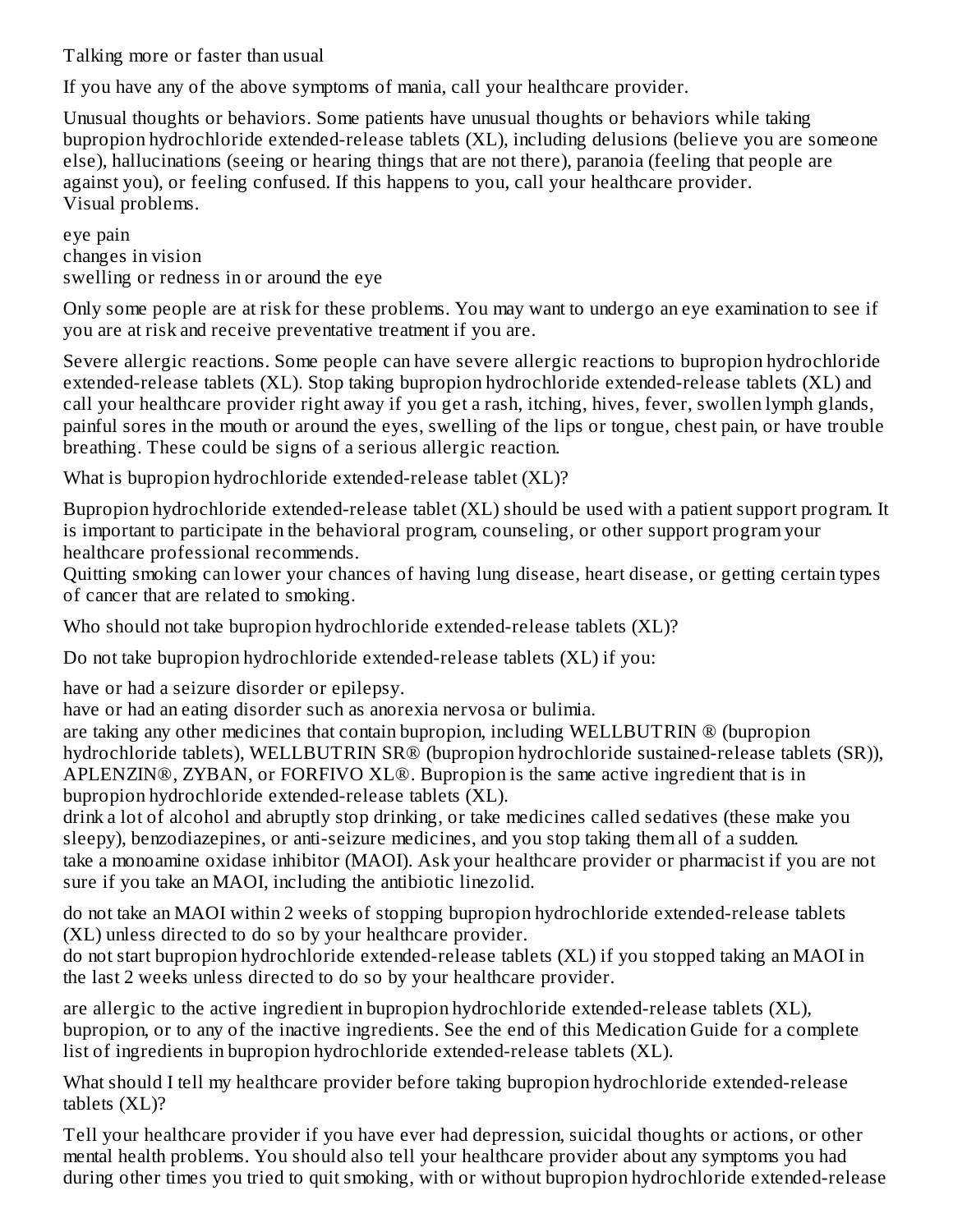tablets (XL). See "Quitting Smoking, Quit-Smoking Medications, Changes in Thinking and Behavior, Depression, and Suicidal Thoughts or Actions."

Tell your healthcare provider about your other medical conditions, including if you:

have liver problems, especially cirrhosis of the liver. have kidney problems. have, or have had, an eating disorder such as anorexia nervosa or bulimia. have had a head injury. have had a seizure (convulsion, fit). have a tumor in your nervous system (brain or spine). have had a heart attack, heart problems, or high blood pressure. are a diabetic taking insulin or other medicines to control your blood sugar. drink alcohol. abuse prescription medicines or street drugs. are pregnant or plan to become pregnant. are breastfeeding. Bupropion passes into your milk in small amounts.

Tell your healthcare provider about all the medicines you take, including prescription, over-the-counter medicines, vitamins, and herbal supplements. Many medicines increase your chances of having seizures or other serious side effects if you take them while you are taking bupropion hydrochloride extendedrelease tablets (XL).

How should I take bupropion hydrochloride extended-release tablets (XL)?

Start bupropion hydrochloride extended-release tablets (XL) before you stop smoking to give bupropion hydrochloride extended-release tablets (XL) time to build up in your body. It takes about 1 week for bupropion hydrochloride extended-release tablets (XL) to start working.

Pick a date to stop smoking that is during the second week you are taking bupropion hydrochloride extended-release tablets (XL).

Take bupropion hydrochloride extended-release tablets (XL) exactly as prescribed by your healthcare provider. Do not change your dose or stop taking bupropion hydrochloride extended-release tablets (XL) without talking with your healthcare provider first.

Bupropion hydrochloride extended-release tablets (XL) is usually taken for 7 to 12 weeks. Your healthcare provider may decide to prescribe bupropion hydrochloride extended-release tablets (XL) for longer than 12 weeks to help you stop smoking. Follow your healthcare provider's instructions. Swallow bupropion hydrochloride extended-release tablets (XL) whole. Do not chew, cut, or crush bupropion hydrochloride extended-release tablets (XL). If you do, the medicine will be released into your body too quickly. If this happens you may be more likely to get side effects including seizures. Tell your healthcare provider if you cannot swallow tablets.

Bupropion hydrochloride extended-release tablets (XL) may have an odor. This is normal. Take your doses of bupropion hydrochloride extended-release tablets (XL) at least 8 hours apart. You may take bupropion hydrochloride extended-release tablets (XL) with or without food.

It is not dangerous to smoke and take bupropion hydrochloride extended-release tablets (XL) at the same time. But, you will lower your chance of breaking your smoking habit if you smoke after the date you set to stop smoking.

You may use bupropion hydrochloride extended-release tablets (XL) and nicotine patches (a type of nicotine replacement therapy) at the same time, following the precautions below.

You should only use bupropion hydrochloride extended-release tablets (XL) and nicotine patches together under the care of your healthcare provider. Using bupropion hydrochloride extended-release tablets (XL) and nicotine patches together may raise your blood pressure, and sometimes this can be severe.

Tell your healthcare provider if you plan to use nicotine patches. Your healthcare provider should check your blood pressure regularly if you use nicotine patches with bupropion hydrochloride extended-release tablets (XL) to help you quit smoking.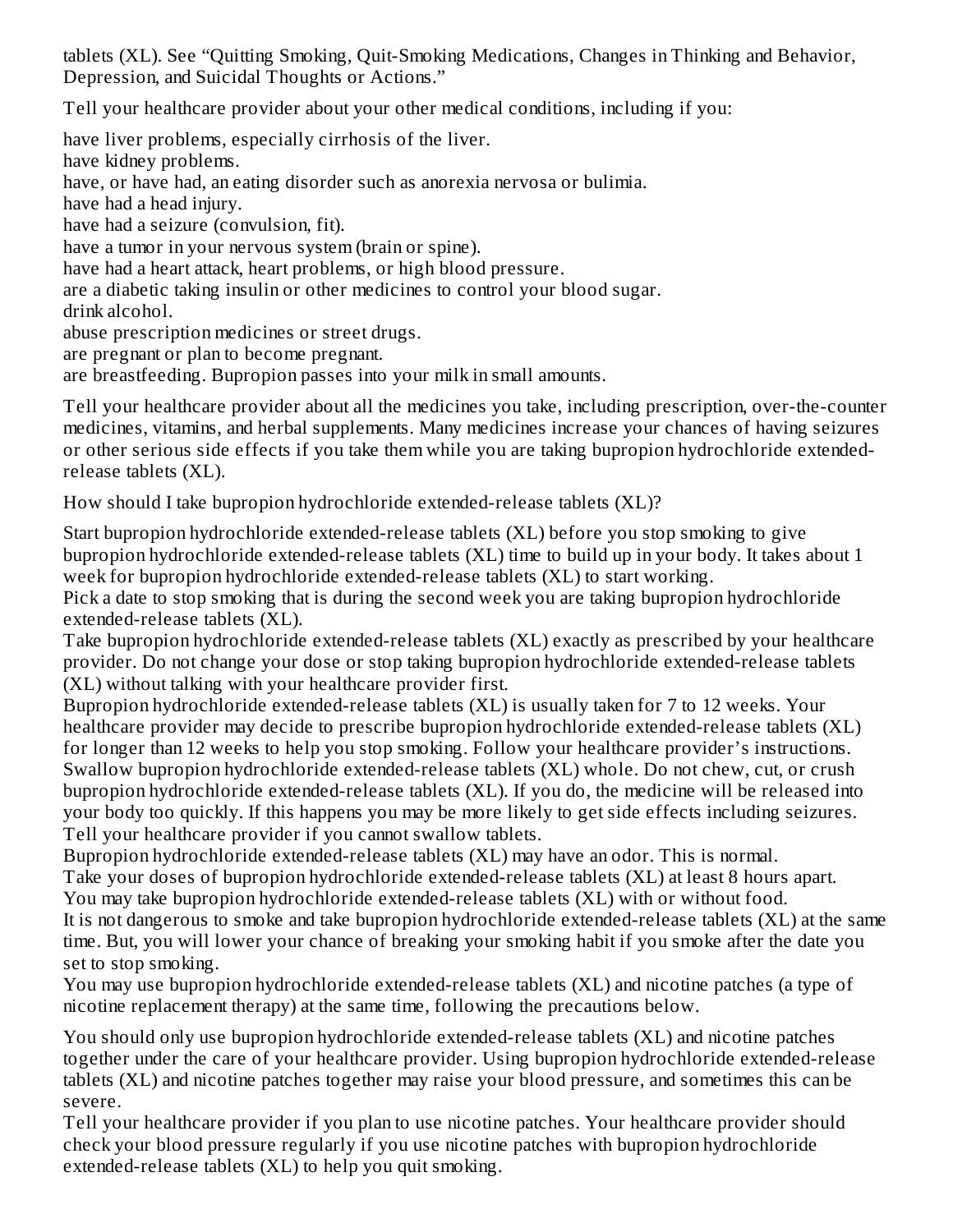If you miss a dose, do not take an extra dose to make up for the dose you missed. Wait and take your next dose at the regular time. This is very important. Too much bupropion hydrochloride extended-release tablets (XL) can increase your chance of having a seizure.

If you take too much bupropion hydrochloride extended-release tablets (XL), or overdose, call your local emergency room or poison control center right away.

Do not take any other medicines while taking bupropion hydrochloride extended-release tablets (XL) unless your healthcare provider has told you it is okay.

What should I avoid while taking bupropion hydrochloride extended-release tablets (XL)?

Limit or avoid using alcohol during treatment with bupropion hydrochloride extended-release tablets (XL). If you usually drink a lot of alcohol, talk with your healthcare provider before suddenly stopping. If you suddenly stop drinking alcohol, you may increase your chance of having seizures. Do not drive a car or use heavy machinery until you know how bupropion hydrochloride extendedrelease tablets (XL) affect you. Bupropion hydrochloride extended-release tablets (XL) can affect your ability to do these things safely.

What are possible side effects of bupropion hydrochloride extended-release tablets (XL)?

Bupropion hydrochloride extended-release tablets (XL) can cause serious side effects. See the sections at the beginning of this Medication Guide for information about serious side effects of bupropion hydrochloride extended-release tablets (XL).

The most common side effects of Bupropion hydrochloride extended-release tablets (XL) include:

trouble sleeping feeling anxious stuffy nose nausea dry mouth constipation dizziness joint aches

If you have trouble sleeping, do not take bupropion hydrochloride extended-release tablets (XL) too close to bedtime.

Tell your healthcare provider right away about any side effects that bother you.

These are not all the possible side effects of bupropion hydrochloride extended-release tablets (XL). For more information, ask your healthcare provider or pharmacist.

Call your doctor for medical advice about side effects. You may report side effects to FDA at 1-800- FDA-1088.

You may also report side effects to Cipla Ltd. at 1-866-604-3268.

How should I store bupropion hydrochloride extended-release tablets (XL)?

Store bupropion hydrochloride extended-release tablets (XL) at 20° to 25°C (68°F to 77°F) [see USP Controlled Room Temperature].

Keep bupropion hydrochloride extended-release tablets (XL) dry and out of light.

Keep bupropion hydrochloride extended-release tablets (XL) and all medicines out of the reach of children.

General information about the safe and effective use of bupropion hydrochloride extended-release tablets (XL).

Medicines are sometimes prescribed for purposes other than those listed in a Medication Guide. Do not use bupropion hydrochloride extended-release tablets (XL) for a condition for which it was not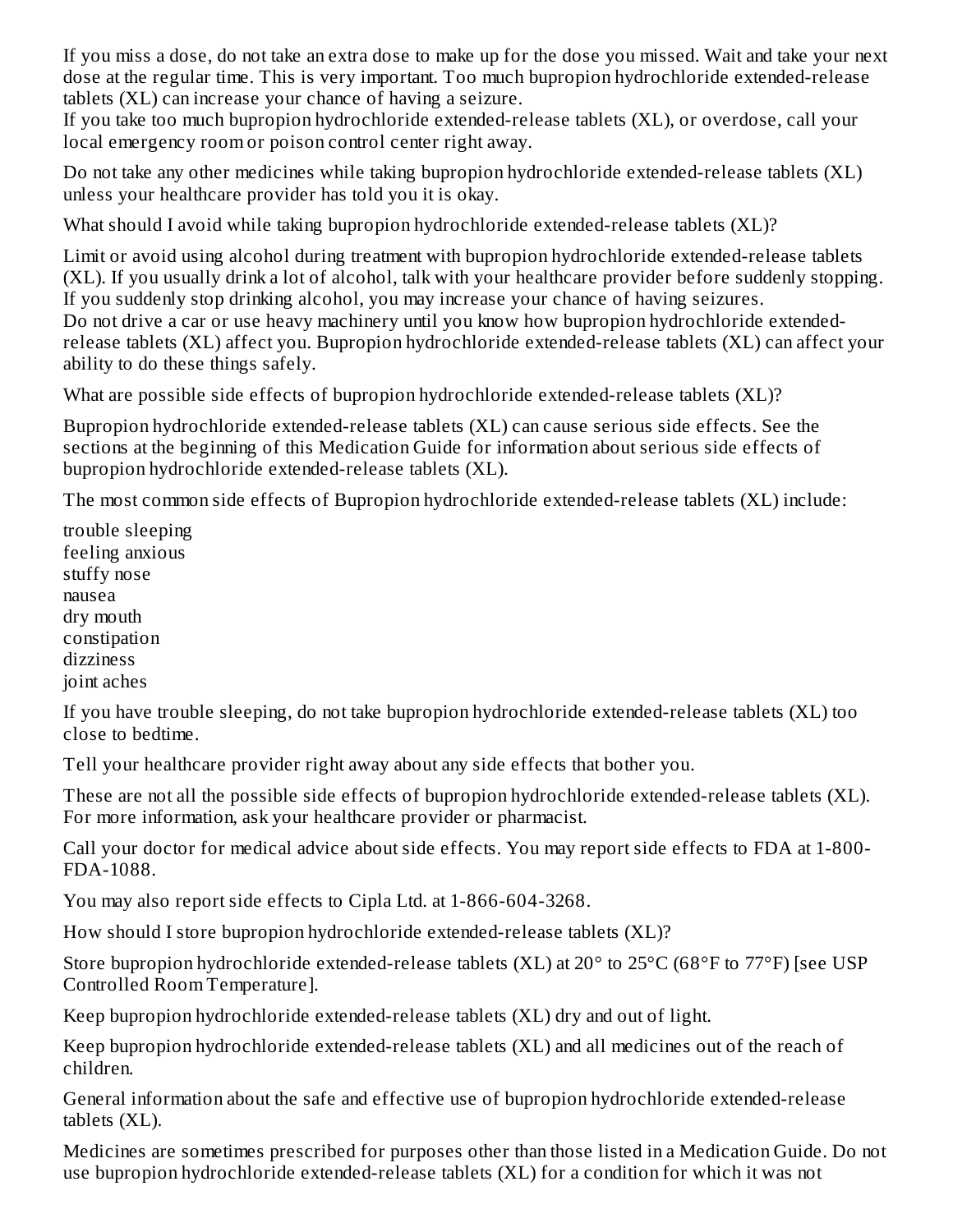prescribed. Do not give bupropion hydrochloride extended-release tablets (XL) to other people, even if they have the same symptoms you have. It may harm them.

If you take a urine drug screening test, bupropion hydrochloride extended-release tablets (XL) may make the test result positive for amphetamines. If you tell the person giving you the drug screening test that you are taking bupropion hydrochloride extended-release tablets (XL), they can do a more specific drug screening test that should not have this problem.

This Medication Guide summarizes important information about bupropion hydrochloride extendedrelease tablets (XL). If you would like more information, talk with your healthcare provider. You can ask your healthcare provider or pharmacist for information about bupropion hydrochloride extendedrelease tablets (XL) that is written for health professionals.

For more information about bupropion hydrochloride extended-release tablets (XL), call Cipla Ltd. at 1- 866-604-3268.

What are the ingredients in bupropion hydrochloride extended-release tablets (XL)?

Active ingredient: bupropion hydrochloride, USP

Inactive ingredients: Hydroxyl propyl methyl cellulose, microcrystalline cellulose, povidone, citric acid monohydrate, colloidal silicon dioxide, magnesium stearate, methacrylic acid copolymer, talc, titanium dioxide, colloidal anhydrous silica, sodium bicarbonate, sodium lauryl sulfate and triethyl citrate.

® All Brand names mentioned are registered trademarks of their respective owners and are not of Cipla Limited.

This Medication Guide has been approved by the U.S. Food and Drug Administration.

Rx only

Manufactured for: Cipla USA Inc., 1560 Sawgrass Corporate Parkway, Suite 130 Sunrise, FL 33323

Manufactured by: InvaGen Pharmaceuticals, Inc. (a subsidiary of Cipla Ltd.) Hauppauge, NY 11788

Revised: 05/2017

### **Package Label. Principal Display Panel**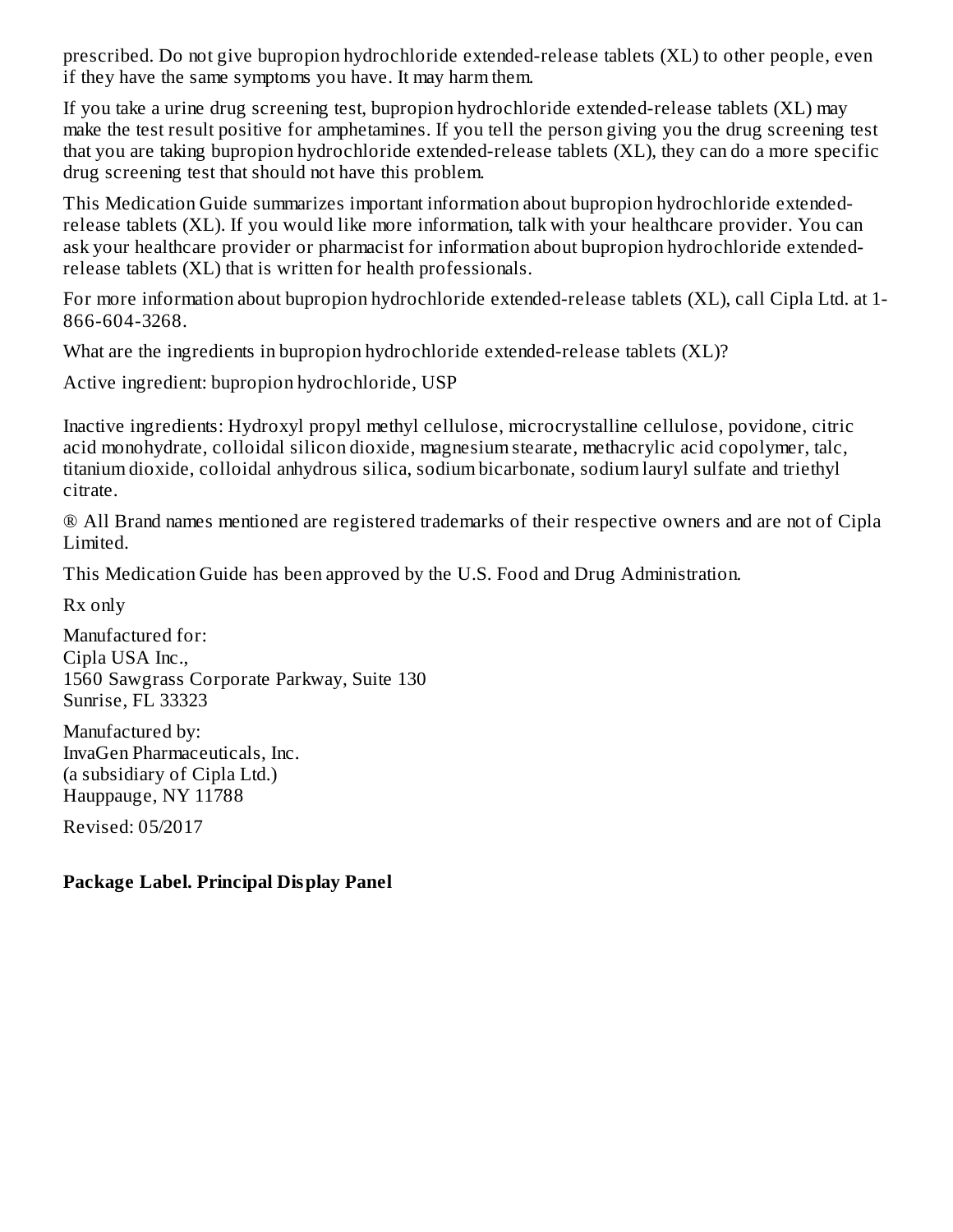| Caution: Federal Law PROHIBITS the transfer of this drug to anyone other than the person whom<br>prescribed and prohibits dispensing without a prescription, unless OTC. See outsert for add'l RX info |  |  |
|--------------------------------------------------------------------------------------------------------------------------------------------------------------------------------------------------------|--|--|
|                                                                                                                                                                                                        |  |  |
| KEEP OUT OF REACH OF CHILDREN store in cold, dry place at 68-77 F unless printed otherwise                                                                                                             |  |  |
| BUPROPION HCL ER(XL) 150mg TAB<br>76519-1021-XX NDC: 76519-1021-XX                                                                                                                                     |  |  |
| QTY: XX                                                                                                                                                                                                |  |  |
| Lot #: I1708852                                                                                                                                                                                        |  |  |
|                                                                                                                                                                                                        |  |  |
| <b>BUPROPION HCL ER(XL) 150mg TAB</b>                                                                                                                                                                  |  |  |
| QTY: XX                                                                                                                                                                                                |  |  |
| Lot #: I1708852                                                                                                                                                                                        |  |  |
| MFG NDC: 69097-0875-02                                                                                                                                                                                 |  |  |
| BUPROPION HCL ER(XL) 150mg TAB                                                                                                                                                                         |  |  |
| QTY: XX                                                                                                                                                                                                |  |  |
| Lot #: I1708852                                                                                                                                                                                        |  |  |
|                                                                                                                                                                                                        |  |  |
| BUPROPION HCL ER(XL) 150mg TAB                                                                                                                                                                         |  |  |
| QTY: XX                                                                                                                                                                                                |  |  |
| Lot #: I1708852                                                                                                                                                                                        |  |  |
|                                                                                                                                                                                                        |  |  |
| Repack: H.J. Harkins., Inc. Grover Beach, CA 93433                                                                                                                                                     |  |  |
|                                                                                                                                                                                                        |  |  |

| <b>BUPROPION HYDROCHLORIDE</b>                                              |                            |                                                                          |                     |                         |                          |                                          |  |                |  |
|-----------------------------------------------------------------------------|----------------------------|--------------------------------------------------------------------------|---------------------|-------------------------|--------------------------|------------------------------------------|--|----------------|--|
| bupropion hydrochloride tablet, extended release                            |                            |                                                                          |                     |                         |                          |                                          |  |                |  |
|                                                                             |                            |                                                                          |                     |                         |                          |                                          |  |                |  |
|                                                                             | <b>Product Information</b> |                                                                          |                     |                         |                          |                                          |  |                |  |
| Product Type                                                                |                            |                                                                          |                     | HUMAN PRESCRIPTION DRUG | Item Code (Source)       |                                          |  | NDC:76519-1021 |  |
| <b>Route of Administration</b>                                              |                            |                                                                          | ORAL                |                         |                          |                                          |  |                |  |
|                                                                             |                            |                                                                          |                     |                         |                          |                                          |  |                |  |
|                                                                             |                            |                                                                          |                     |                         |                          |                                          |  |                |  |
| <b>Active Ingredient/Active Moiety</b>                                      |                            |                                                                          |                     |                         |                          |                                          |  |                |  |
| <b>Ingredient Name</b>                                                      |                            |                                                                          |                     |                         |                          | <b>Basis of Strength</b>                 |  | Strength       |  |
| BUPROPION HYDROCHLORIDE (UNII: ZG7E5POY8O) (BUPROPION -<br>UNII:01ZG3TPX31) |                            |                                                                          |                     |                         |                          | <b>BUPROPION</b><br><b>HYDROCHLORIDE</b> |  | 150 mg         |  |
|                                                                             |                            |                                                                          |                     |                         |                          |                                          |  |                |  |
| <b>Product Characteristics</b>                                              |                            |                                                                          |                     |                         |                          |                                          |  |                |  |
| Color<br>white                                                              |                            |                                                                          | <b>Score</b>        |                         | score with uneven pieces |                                          |  |                |  |
| <b>CAPSULE</b><br><b>Shape</b>                                              |                            |                                                                          | <b>Size</b>         |                         | $12 \,\mathrm{mm}$       |                                          |  |                |  |
| Flavor                                                                      |                            |                                                                          | <b>Imprint Code</b> |                         | I:13                     |                                          |  |                |  |
|                                                                             | <b>Contains</b>            |                                                                          |                     |                         |                          |                                          |  |                |  |
|                                                                             |                            |                                                                          |                     |                         |                          |                                          |  |                |  |
| Packaging                                                                   |                            |                                                                          |                     |                         |                          |                                          |  |                |  |
|                                                                             |                            |                                                                          |                     |                         |                          |                                          |  |                |  |
| #                                                                           | <b>Item Code</b>           | <b>Package Description</b>                                               |                     |                         | 01/03/2017               | Marketing Start Date Marketing End Date  |  |                |  |
|                                                                             |                            | 1 NDC:76519-1021-3 30 in 1 CONTAINER; Type 0: Not a Combination Product  |                     |                         | 01/03/2017               |                                          |  |                |  |
|                                                                             |                            | 2 NDC:76519-1021-5 150 in 1 CONTAINER; Type 0: Not a Combination Product |                     |                         |                          |                                          |  |                |  |